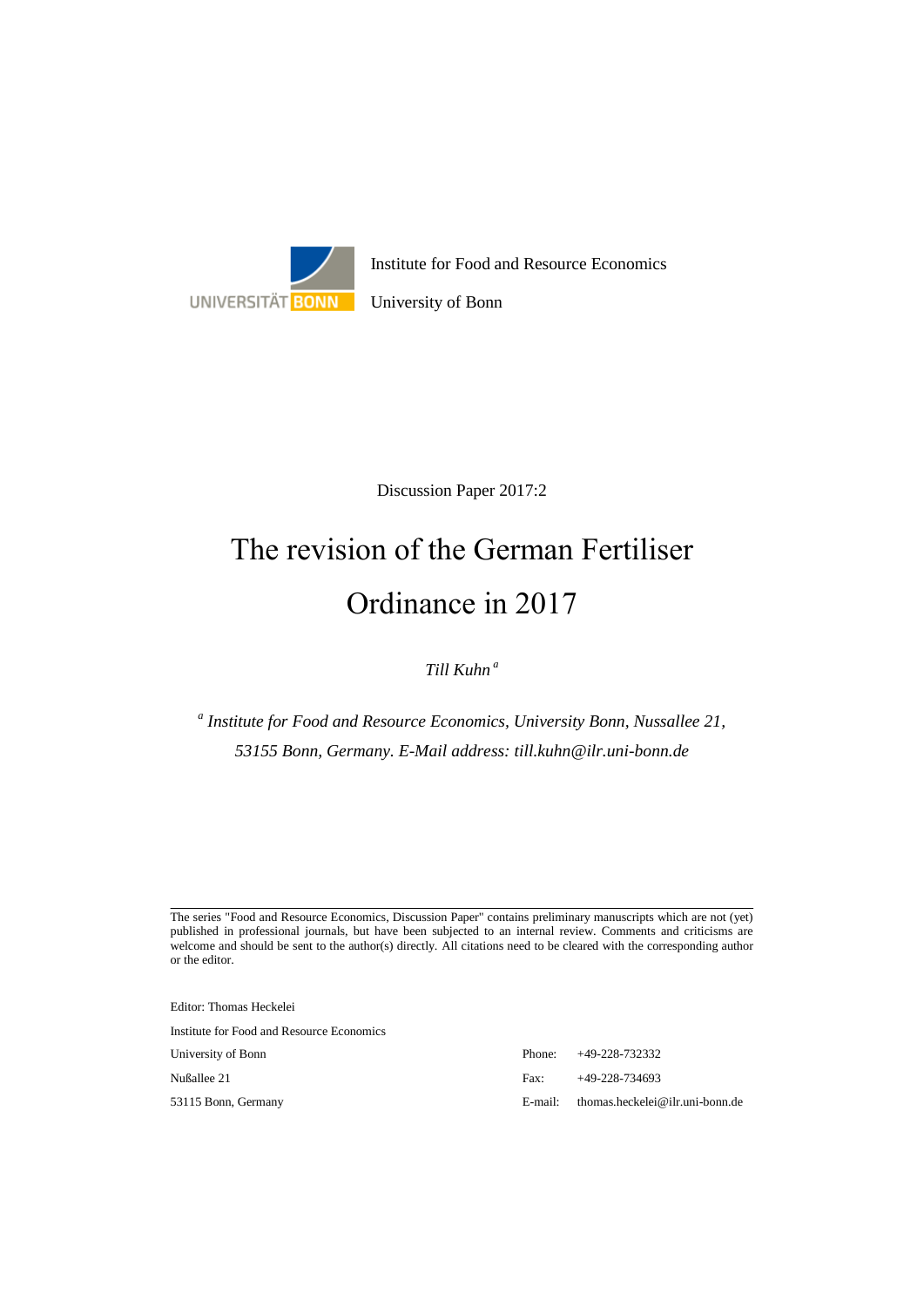# The revision of the German Fertiliser Ordinance in 2017

*Till Kuhn*

#### **Abstract**

The Nitrates Directive is the core legislation to reduce nitrate emissions from agriculture to water bodies in the EU. In Germany, the directive is mainly implemented by the national Fertiliser Ordinance (FO) which aims, besides nitrate, at ammonia and phosphate losses. The FO has been currently revised as a reaction to infringement proceedings against Germany by the European Commission. The revision includes considerable changes, among others: a compulsory and clearly specified fertilizer planning, the inclusion of biogas digestate from plant origin in the organic nitrogen application threshold, a new methodology to calculate an obligatory nitrogen and phosphate balance, a reduction of legal nutrient balance surpluses, stricter blocking periods for fertilizer application in autumn, a stepwise introduction of reduced ammonia emission application techniques and the possibility to introduce additional measures in pollution hot spots. Research on the environmental and economic impact of the revision is still rare. The discussion paper at hand contributes a summary of the most relevant changes by opposing the FO from 2007 and 2017. A detailed scientific analysis on the revised FO is necessary to clarify the economic impact on farms and the contribution to reaching existing environmental targets.

**Keywords:** EU Nitrates Directive, Düngeverordnung, nitrogen, phosphate **JEL classification:** Q18, Q53, Q58

**Acknowledgments:** This research is funded by the Ministry for Climate Protection, Environment, Agriculture, Conservation and Consumer Protection of the State of North Rhine-Westphalia (MKULNV) within the framework of the teaching and research focus "Umweltverträgliche und Standortgerechte Landwirtschaft" (USL).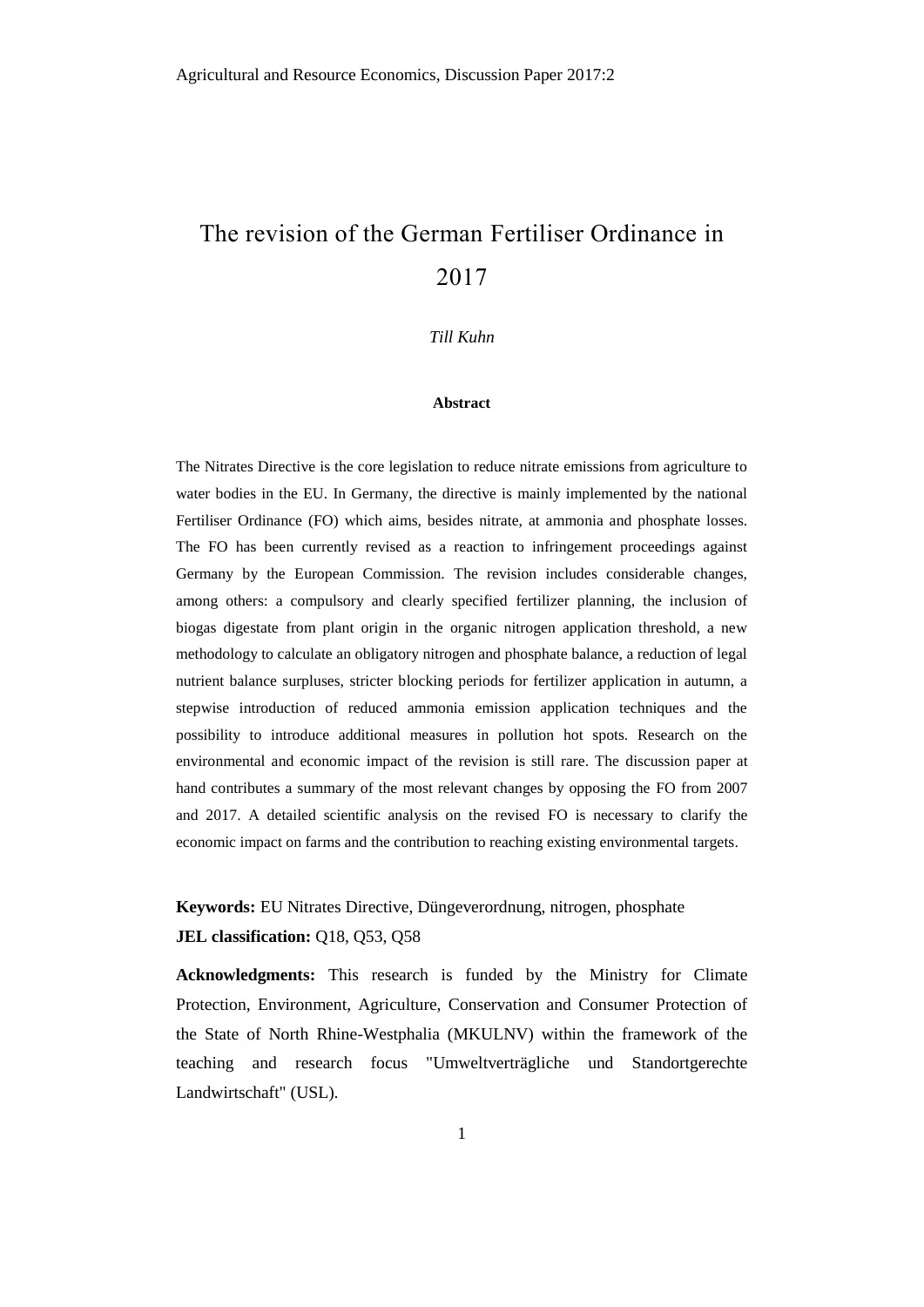#### **1 Introduction**

The loss of nitrogen (N) and phosphate (P) from farming systems to the environment poses a threat to groundwater and surface water quality, biodiversity, and climate (Sutton et al. 2013). In Germany, the Fertiliser Ordinance (FO - Düngeverordnung) is the key command and control measure to limit N and P emission from agriculture. The FO mainly implements the EU Nitrates Directive 91/676/EEC in Germany which aims at reducing and preventing nitrate  $(NO<sub>3</sub>)$ emissions from agriculture to water bodies.  $NO<sub>3</sub>$  concentration in groundwater should be below 50 mg  $l^{-1}$ , which is also the threshold for the NO<sub>3</sub>. concentration in drinking water to protect human health from possible harm, as laid down in the EU Drinking water directive  $98/83/EC$ . Furthermore,  $NO<sub>3</sub>$  emissions to surface waters cause the eutrophication of limnic and marine ecosystems. Related environmental targets are, amongst others, defined in the EU Water Framework Directive 2000/60/EG and the Marine Strategy Framework Directive 2008/56/EC (Figure 1).

To fulfil the requirements of the Nitrates Directive, member states have to identify so-called "vulnerable zones", develop national action programs to tackle  $NO<sub>3</sub>$  emission and report in defined periods about the development of  $NO<sub>3</sub>$ . pollution to the European Commission. The Nitrates Directive partly specifies precise measures, as for instance the application limit for organic N of 170 kg ha<sup>-1</sup>a<sup>-</sup> <sup>1</sup>, but member states have a considerable freedom in the design of their action program. The FO as the German implementation was revised in spring 2017, triggered by infringement proceedings against Germany. The European Commission criticized among others that the  $NO<sub>3</sub>$  concertation in groundwater bodies and coastal waters has stopped reducing and partly increased over the last reporting periods and that Germany did not take adequate action (EC 2014). The revision process, started in 2011, was completed by the FO passing the German Federal assembly in spring 2017. In this context, also the Fertilizer law was amended as the introduction of certain measures in the FO required an update of the legal basis.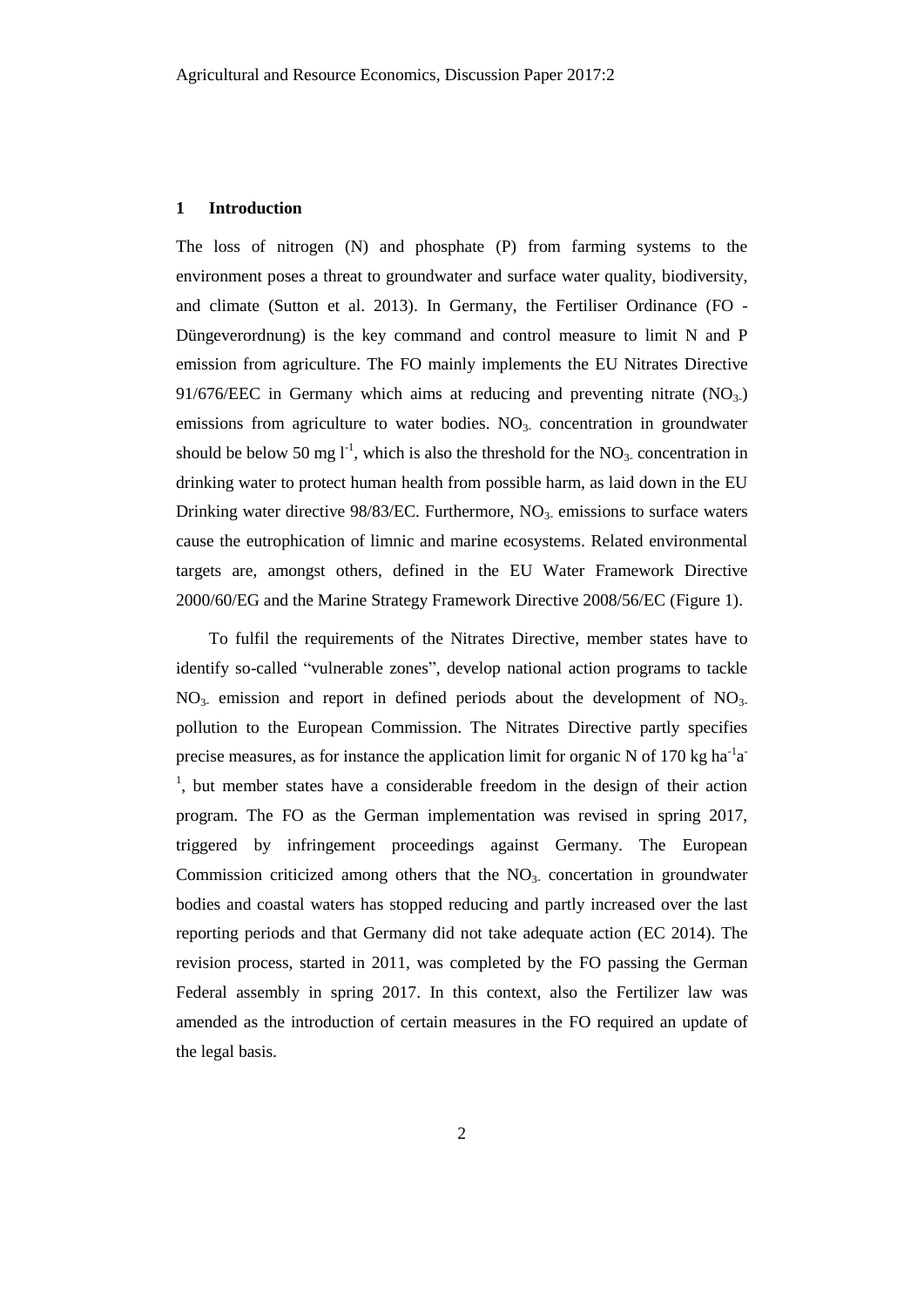



*Source: own illustration*

Albeit focusing on  $NO<sub>3</sub>$ , the FO impacts on nitrous oxide  $(N<sub>2</sub>O)$ , ammonia  $(NH<sub>3</sub>)$  and P emissions. Because of the inclusion of measures to lower P and  $NH<sub>3</sub>$ losses, the FO is crucial to meet environmental targets for freshwater eutrophication as laid down in the EU Water Framework directive, or the prescribed national NH<sup>3</sup> threshold defined in the Directive on the Reduction of National Emissions of Certain Atmospheric Pollutants 2016/2284/EU. Measures of the FO indirectly impact on nitrous oxide  $(N_2O)$  emissions from farming systems. This is mainly caused by the fact that the reduction of total N input, as induced by the FO, can lower all emissions along the N loss pathway (Oenema & Velthof 2007, pp. 31f.). Furthermore,  $NO<sub>3</sub>$  and  $NH<sub>3</sub>$  losses are indirect sources of  $N<sub>2</sub>O$ emissions. Therefore, the revised FO is designated to realize the major share of the greenhouse gas (GHG) reduction requirements from the agricultural sector in Germany (BMUB 2014, pp. 59ff.).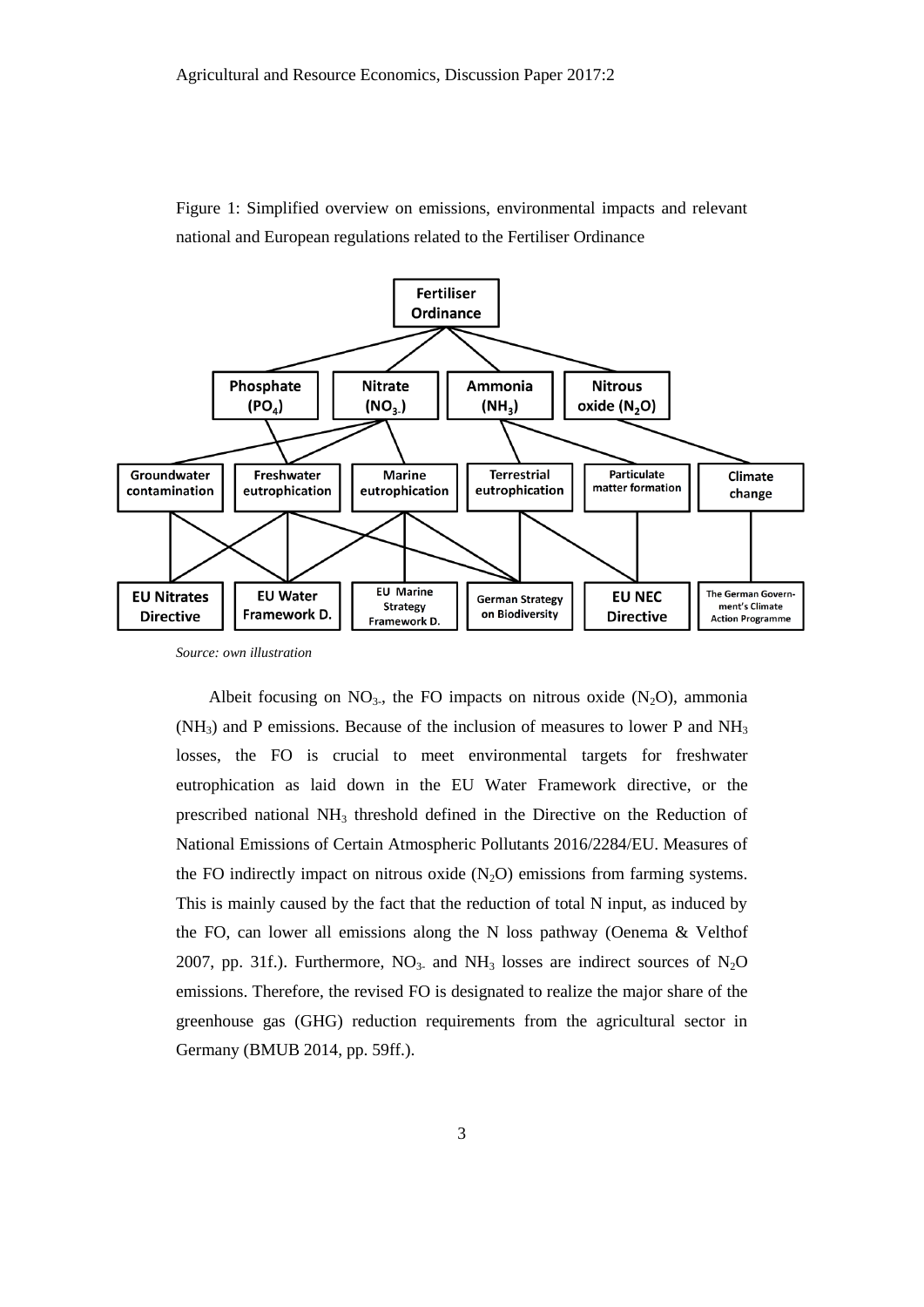The aim of the discussion paper at hand is to provide a summary of the changes in the FO and a discussion of possible impacts. Furthermore, the scientific literature on the revision is summarized. The provided information is important for future research on the economic and environmental impact of the revision. In addition, knowledge of national policies tackling nutrient loss from agriculture is from special interest for an international audience as similar policies are applied and frequently revised in numerous countries.

# **2 Measures of the Fertiliser Ordinance**

The FO consists of a bunch of measures which are partly interlinked. Generally, one can differ between measures that limit the quantity of applied nutrients (application threshold, nutrient balance) and detailed technical or management specifications (e.g. application techniques). The first are 'goal oriented regulations', leaving farmers different abatement options to comply, whereas the latter are 'means-oriented regulation' which define a precise measure to adapt (Schröder & Neeteson 2008, p. 418). Furthermore, the FO specifies the sanctions for violations. There are hints of a lack of enforcement regarding fertilizer regulations in Germany (LWK NRW 2014), however, reliable and representative data is missing. As measures of the FO are partly relevant for the cross compliance of payments under pillar one of the EU Common Agricultural Policy, violations are sanctioned by cutting the direct payment. Furthermore, the FO defines which violations are qualified as an administrative offense under national law and are linked to monetary fines. This section explains the most important elements of the FO and the differences between FO 07 and FO 17 which table 1 summarizes. The enforcement of the respective measure is reported in the corresponding section.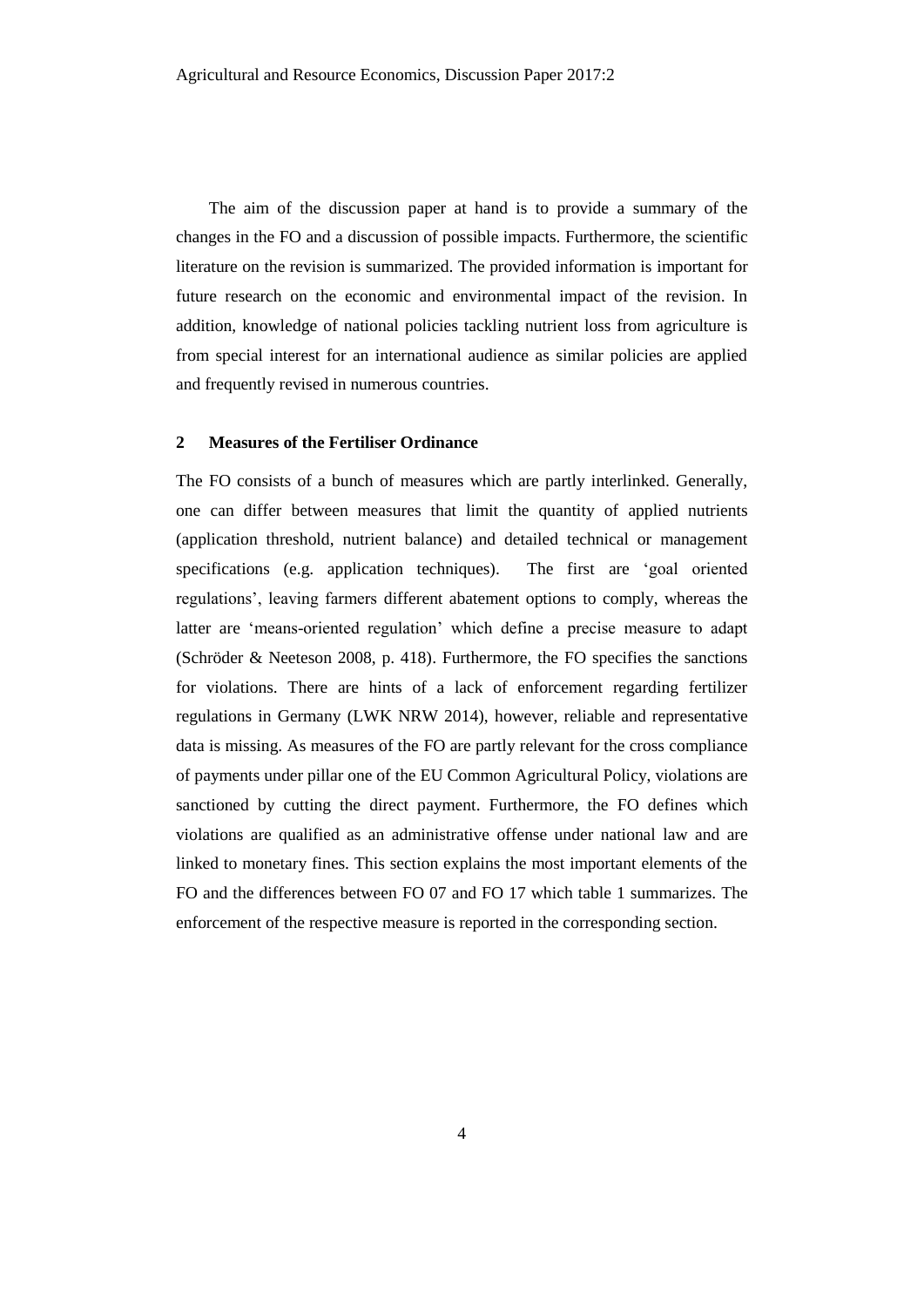| <b>Measure</b>                                                                 | <b>Fertiliser Ordinance 2007</b>                                                                                                     | <b>Fertiliser Ordinance 2017</b>                                                                                                                                                        |
|--------------------------------------------------------------------------------|--------------------------------------------------------------------------------------------------------------------------------------|-----------------------------------------------------------------------------------------------------------------------------------------------------------------------------------------|
| Fertilizer planning                                                            | Unspecified and not binding fertilizer planning                                                                                      | Clearly defined and compulsory fertilizer planning                                                                                                                                      |
| Organic N application -<br>threshold                                           | 170 kg N ha $^{-1}$ a $^{-1}$                                                                                                        | 170 kg N ha $^{-1}$ a $^{-1}$                                                                                                                                                           |
| Organic N application -<br>calculation                                         | Only N from animal manure                                                                                                            | N from animal and plant sources (biogas digestate<br>from plant origin)                                                                                                                 |
| Organic $N$ application $-$<br>derogation                                      | Up to 230 kg ha <sup>-1</sup> a <sup>-1</sup> for grassland when meeting<br>certain requirements.                                    | Planned, design not known.                                                                                                                                                              |
| Nutrient balance - allowed                                                     | 60 kg N ha <sup>-1</sup> a <sup>-1</sup>                                                                                             | 50 kg N ha $^{-1}$ a $^{-1}$                                                                                                                                                            |
| surplus                                                                        | 20 kg P $ha^{-1}a^{-1}$                                                                                                              | 10 kg P ha <sup>-1</sup> a <sup>-1</sup> ; 0 kg P ha <sup>-1</sup> a <sup>-1</sup> on highly P enriched<br>soils                                                                        |
| Nutrient<br>balance<br>calculation scheme                                      | Surface balance approach                                                                                                             | Surface balance approach, quantification of on-<br>farm forage yields via animal nutrient need;<br>stepwise introduction of farm gate balance<br>approach <sup>1</sup>                  |
| Blocking periods – fixed                                                       | Grassland 15.11-31.1                                                                                                                 | Grassland 1.11-31.1                                                                                                                                                                     |
|                                                                                | Arable land 1.11-31.11                                                                                                               | Arable land 1.10-31.11                                                                                                                                                                  |
| Blocking periods - after<br>harvest of the main crop                           | Organic nutrient application restricted to 40 kg<br>Ammonia N or 80 kg total N for catch crops,<br>winter crops, and straw rotting   | Total nutrient application restricted to 30 kg<br>Ammonia N and 60 kg total N for catch crops,<br>winter rapeseed, field forage and winter barley<br>following cereals in crop rotation |
| Reduced ammonia emiss-<br>ion application techniques                           | Broadcast spreader allowed                                                                                                           | Broadcast spreader banned except on fallow land<br>followed by incorporation; compulsory from 2020<br>onwards on arable, 2025 on grassland                                              |
| Minimum manure storage<br>capacity                                             | $6$ month <sup>2</sup>                                                                                                               | 6 months, 9 months for farms $>3$ livestock units<br>$ha^{-1}$                                                                                                                          |
| Minimum distance from                                                          | 3 meter                                                                                                                              | 4 meter                                                                                                                                                                                 |
| surface water for fertilizer<br>application                                    | 1 meter (if working widths equals spreading<br>widths or if boundary spreading devices are used)<br>3 meter (steeply sloping ground) | 1 meter (if working widths equals spreading<br>widths or if boundary spreading devices are used)<br>5 meter (steeply sloping ground)                                                    |
| Additional measures in                                                         | $\overline{\phantom{a}}$                                                                                                             | The Federal States have to apply at least three out                                                                                                                                     |
| pollution hot spots (Nitrate<br>in ground- and phosphate<br>in surface waters) |                                                                                                                                      | of 14 predefined measures in pollution hotspots;<br>more measures optional                                                                                                              |

# Table 1: Most important measures of the Fertiliser Ordinance 2007 and 2017

*N – nitrogen; P – phosphate; <sup>1</sup> the introduction of the farm gate balance is subject to a separate directive to come; <sup>2</sup> defined in Federal law on requirements for manure storage facilities*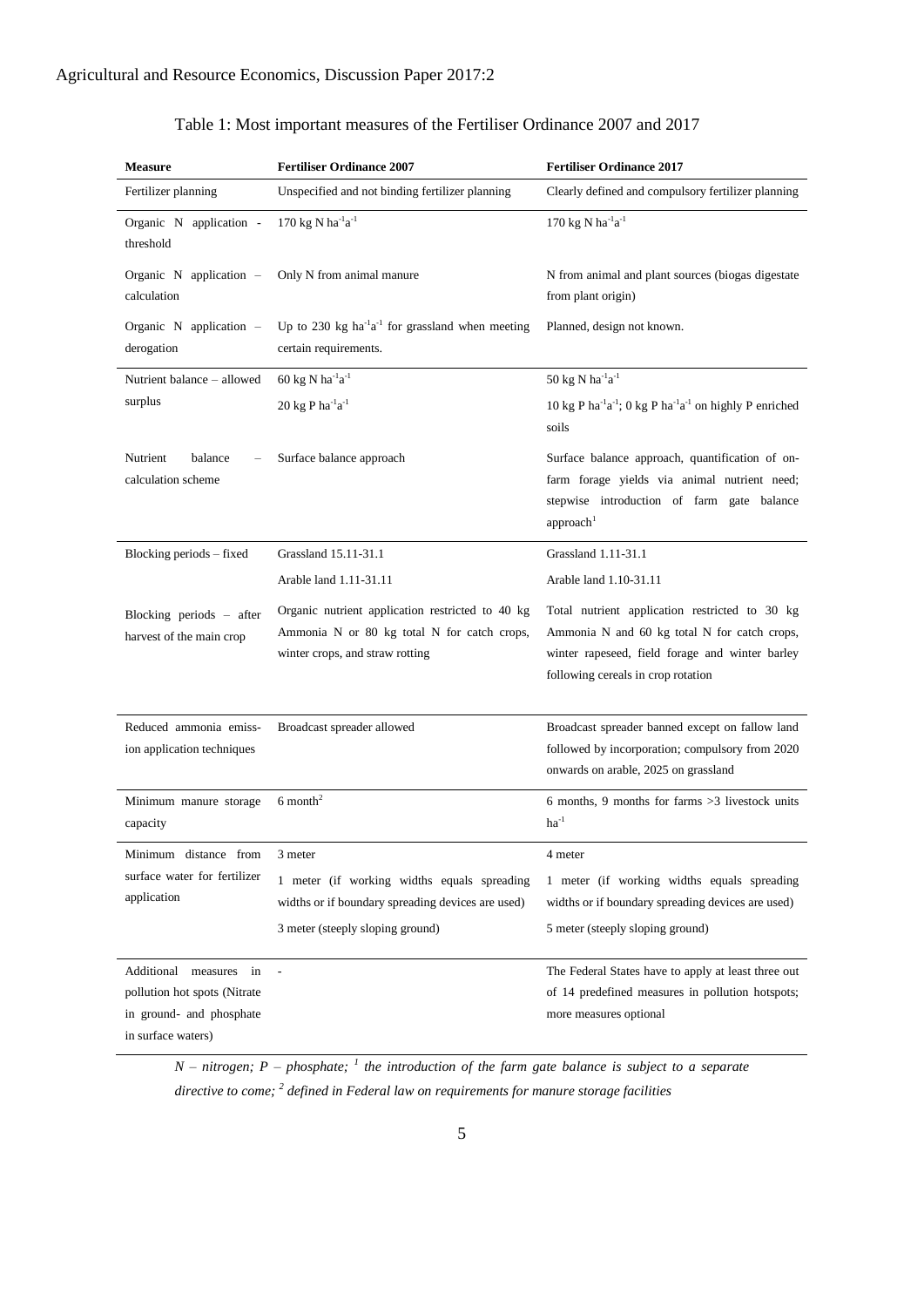### 2.1 *Fertilizer planning*

The German action program has never included total application limits for mineral and organic fertilizer as for instance the implementation of the Nitrates Directive in the Netherlands or Denmark (Schröder & Neeteson 2008; Kronvang et al. 2008). In the FO 07, it is laid down that nutrient application should generally meet plant need and fertilizer planning has to be done. However, clear specifications on the methodology as well as sanctions for not compliance are missing. To fill this gap, the FO 17 introduces a compulsory and clearly defined fertilizer planning.

|  | Table 2: Exemplary fertilizer planning for nitrogen (Annex 4, FO 17) |  |
|--|----------------------------------------------------------------------|--|
|  |                                                                      |  |

| Crop                                                                | winter wheat |
|---------------------------------------------------------------------|--------------|
| N need [kg N ha <sup>-1</sup> ]                                     | 230          |
| Yield level default $[t1]$                                          | 8            |
| Three-year average yield $[t \hat{h}a^{-1}]$                        | 9            |
| Yield difference [t ha <sup>-1</sup> ]                              | $\mathbf{1}$ |
| Correction factors (N delivery, yield differences)                  |              |
| Mineral N in spring $\lceil \log N \rceil$                          | $-40$        |
| Change based on yield difference [kg N ha <sup>-1</sup> ]           | $+10$        |
| N from soil pool at humus-rich plots [kg N ha <sup>-1</sup> ]       | $-20$        |
| N from organic N applied in year before [ $kg$ N ha <sup>-1</sup> ] | $-18$        |
| N from previous crop [kg N ha <sup>-1</sup> ]                       | $\mathbf{0}$ |
| N need                                                              | 162          |
| Corresponding fertilizer application                                |              |
| N organic applied $[\text{kg N ha}^{-1}]$                           | 60           |
| N organic accounted [kg N ha <sup>-1</sup> ]                        | 36           |
| N chemical applied [ $kg$ N ha <sup>-1</sup> ]                      | 126          |

**Factors of fertilizer need estimation**

 $N$  – nitrogen; winter wheat after silage maize, yield level of 9 t ha<sup>-1</sup>a<sup>-1</sup>, use of 10 m<sup>3</sup> pig manure to *winter wheat and 30 m<sup>3</sup> to the previous crop (6 kg N m-3 manure)*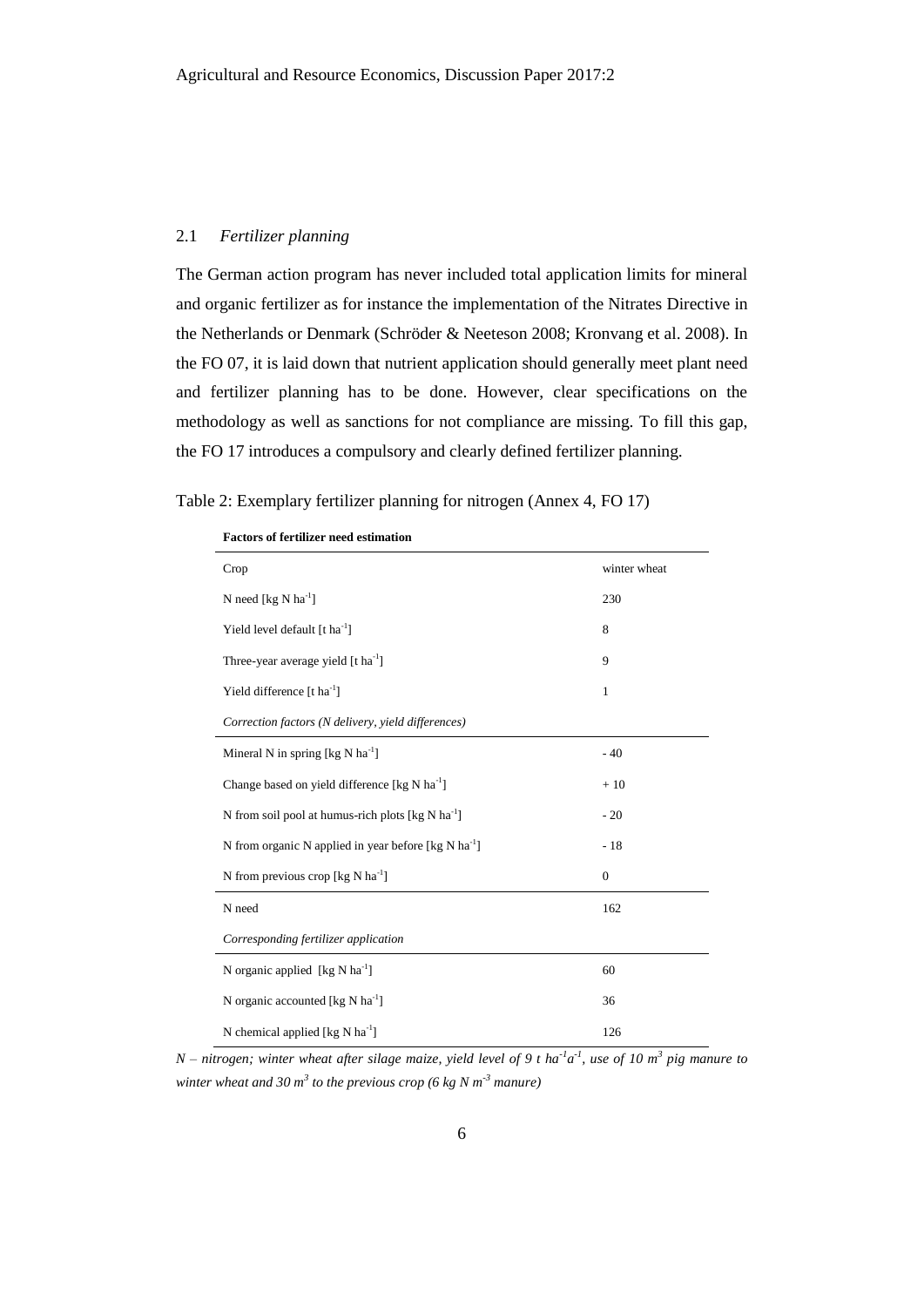In the FO 17, the obligatory fertilizer planning is restricted to N and P. N needs ("Sollwert") for different crops and allowed correction related to the yield level is defined by the directive. The yield level, at which farmers are allowed to aim, results from the average yield of the last three years. The allowed chemical fertilizer application is determined by taking N delivery from the soil and a prescribed share of N from organic fertilizer into account. Farmers can either measure the nutrient content of manure or use the default value. Table 2 exemplary shows the fertilizer planning for winter wheat following silage maize with the use of organic fertilizer. The fertilizer planning for P is not further specified by the FO 17 but application must relate to expected yields and P in soil, obtained from obligatory soil testing. The violation of the requirements of the fertilizer planning is sanctioned as an administrative offense. It is only allowed to correct the calculated limit if higher plant need occur due to factors like weather conditions.

A central element of the fertilizer planning is the accounting of N from organic sources, including animal manure and biogas digestates. The compulsory accounting in the first year is between 3% and 90%, depending on the manure type. 10% of organic N has to be accounted in the year after application. Furthermore, delivery from soil, which has been fertilized with manure over longer periods, and N delivery from the soil in spring is included. The utilization of organic nutrients is often measured as Mineral fertilizer equivalents (MFE). Generally, MFE are the amount of chemical fertilizer which can be replaced with organic fertilizer (Gutser et al. 2005, pp. 440ff.). Table 3 summarizes the default MFE values of the most important manure types from the FO 17. The MFE relate to the manure N content measured after storage or calculated based on the default animal excretion minus stable and storage losses (section 2.2). Hence, the MFE only partly represents the farm N efficiency. When applying the default stable and storage loss factors and the described MFE from the FO, around 50% to 60% of the excreted N from pig and cattle manure is accounted for plant nutrition (Klages et al. 2017, p. 56). However, the values in table 3 only represent the short term MFE. As other N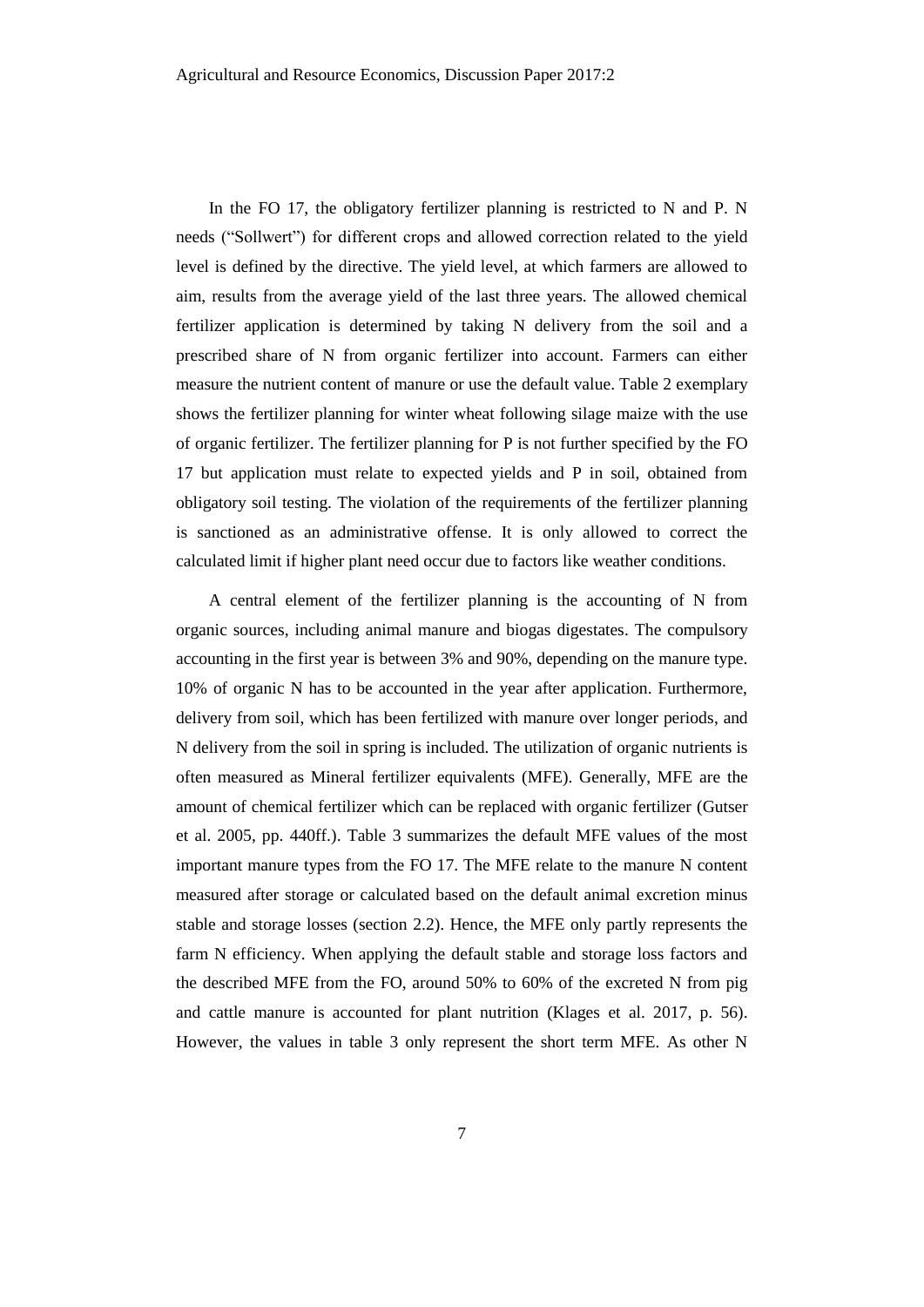sources, e.g. soil from N on humus rich plots, also need to be taken into account in the fertilizer planning, the FO 17 includes slightly higher long-term MFE.

| <b>Manure type</b>           | <b>First-year MFE</b> | <b>Second-year MFE</b> |
|------------------------------|-----------------------|------------------------|
| Cattle manure                | 50%                   | 60%                    |
| Pig manure                   | 60%                   | 70%                    |
| Pig and cattle liquid manure | 90%                   | 100%                   |
| Solid manure                 | 25%                   | 35%                    |
| Pig solid manure             | 30%                   | 40%                    |
| Dry chicken faeces           | 60%                   | 70%                    |
| Liquid biogas digestate      | 50%                   | 60%                    |
| Solid biogas digestate       | 30%                   | 40%                    |

Table 3: Mineral fertilizer equivalents in the Fertiliser Ordinance 2017 (Annex 3)

*MFE – mineral fertilizer equivalents; related to total N*

#### 2.2 *Organic nitrogen application threshold*

The Nitrates Directive directly limits the application of manure N to 170 kg ha<sup>-1</sup>a<sup>-1</sup>. The N use efficiency decreases with higher shares of organic N and the danger of NO<sub>3</sub>. leaching rises (Osterburg & Techen 2012, p. 51; Gutser et al. 2010, pp. 36ff.). Both, FO 07 and 17, include this threshold. It is calculated from animal excretion minus default values for NH<sup>3</sup> volatilization and has to be met on farm level and not on single plots.

Under the FO 17, the threshold of 170 kg N  $ha^{-1}a^{-1}$  persists, but more nutrient sources are included and default loss factors change. First, biogas digestates from plant origin are now taken into account. In Germany, biogas production expanded strongly until 2014 (FNR 2015) with maize silage beeing the major feedstock (DBFZ 2013, p. 55). The use of crops as feedstock leads to an additional production of organic nutrients as digestates. Second, the default values for N losses from stable and application are lowered, e.g. for pig manure from 30% to 20%. For pasture grazing, default loss factors are reduced from 75% to 30%. The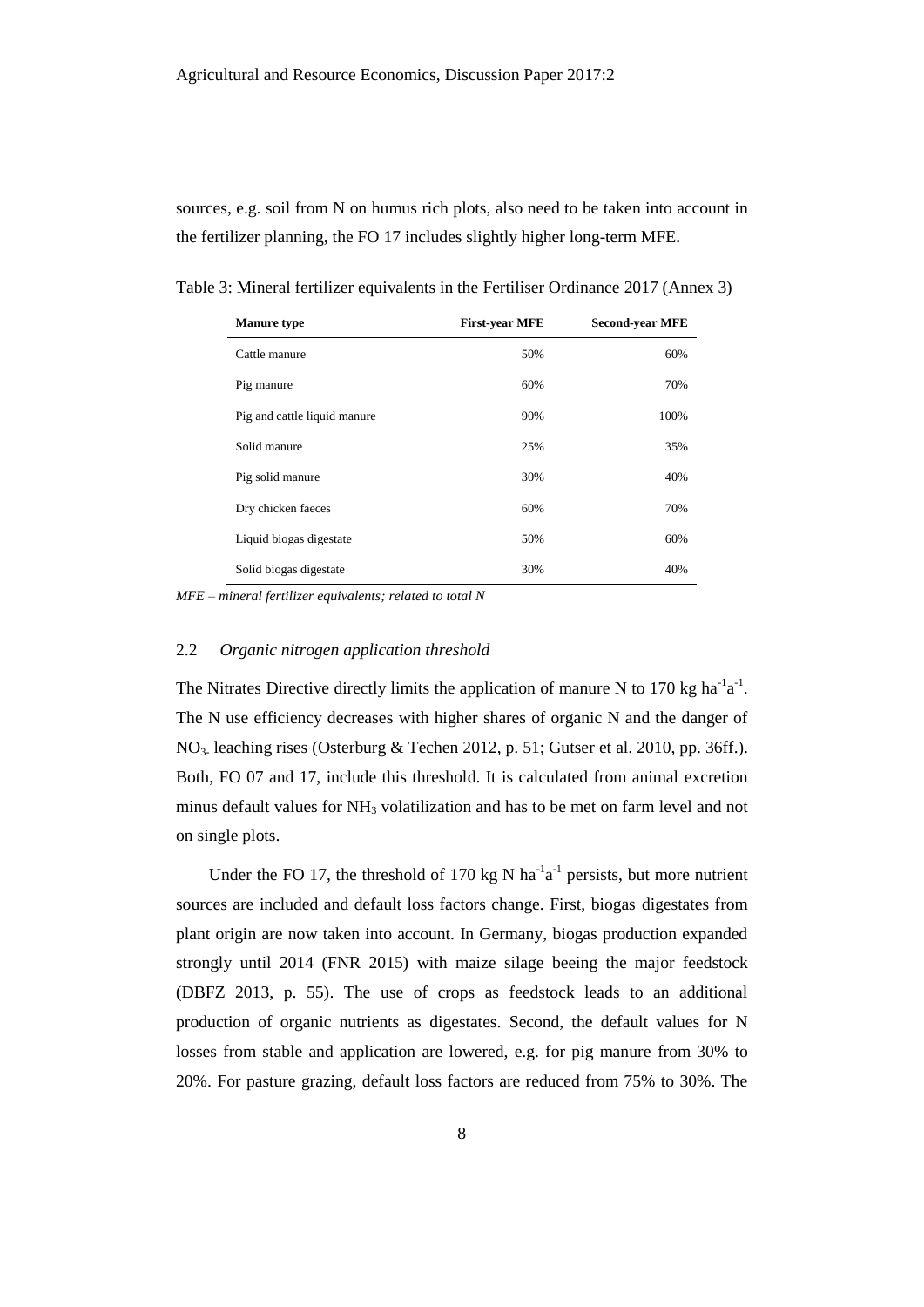reduction of the default loss factors has the same effect as lowering the allowed N application threshold.

Under the Nitrates Directive, member countries can apply at the European Commission for the derogation from the organic N threshold, meaning that under certain conditions higher manure application rates are allowed. In the past, the application up to 230 kg N  $ha^{-1}a^{-1}$  was legal for intensive grassland but this exception was linked to requirements like low nutrient balances or the use of certain manure application techniques. The derogation is primarily relevant for intensive dairy farms in Northwest and South Germany. Overall, around 1,100 farms (32,000 ha) applied it in 2011 (Osterburg & Techen 2012, p. 218). It is planned to request for derogation at the European Commission, as stated in the FO 17, but detailed terms and linked requirements are not known yet.

### 2.3 *Nutrient balance*

The German action programs have always included nutrient balances as an indicator for potential nutrient losses to the environment. Farmers have to calculate an annual, historical nutrient balance and the surplus of the balance is restricted. In the current revision, the methodology, as well as the allowed surpluses and the sanctions, are adapted.

# *Calculation methodology*

Under the FO 07 and 17, the nutrient balance is calculated as a surface balance (Figure 2). N and P input via manure and chemical fertilizer is opposed to the nutrient removal with the harvested product. The difference should not exceed a certain threshold in a sliding multi-year average. There are two general approaches available to obtain the balance: the calculation of surpluses related to certain plots and the aggregation to farm level or the calculation at farm-level. Nutrient input via manure is calculated based on animal excretion.  $NH<sub>3</sub>$  losses from the stable and application are subtracted. The FO specifies default values for animal excretion and standard loss factors. The nutrient removal is derived from the content of harvested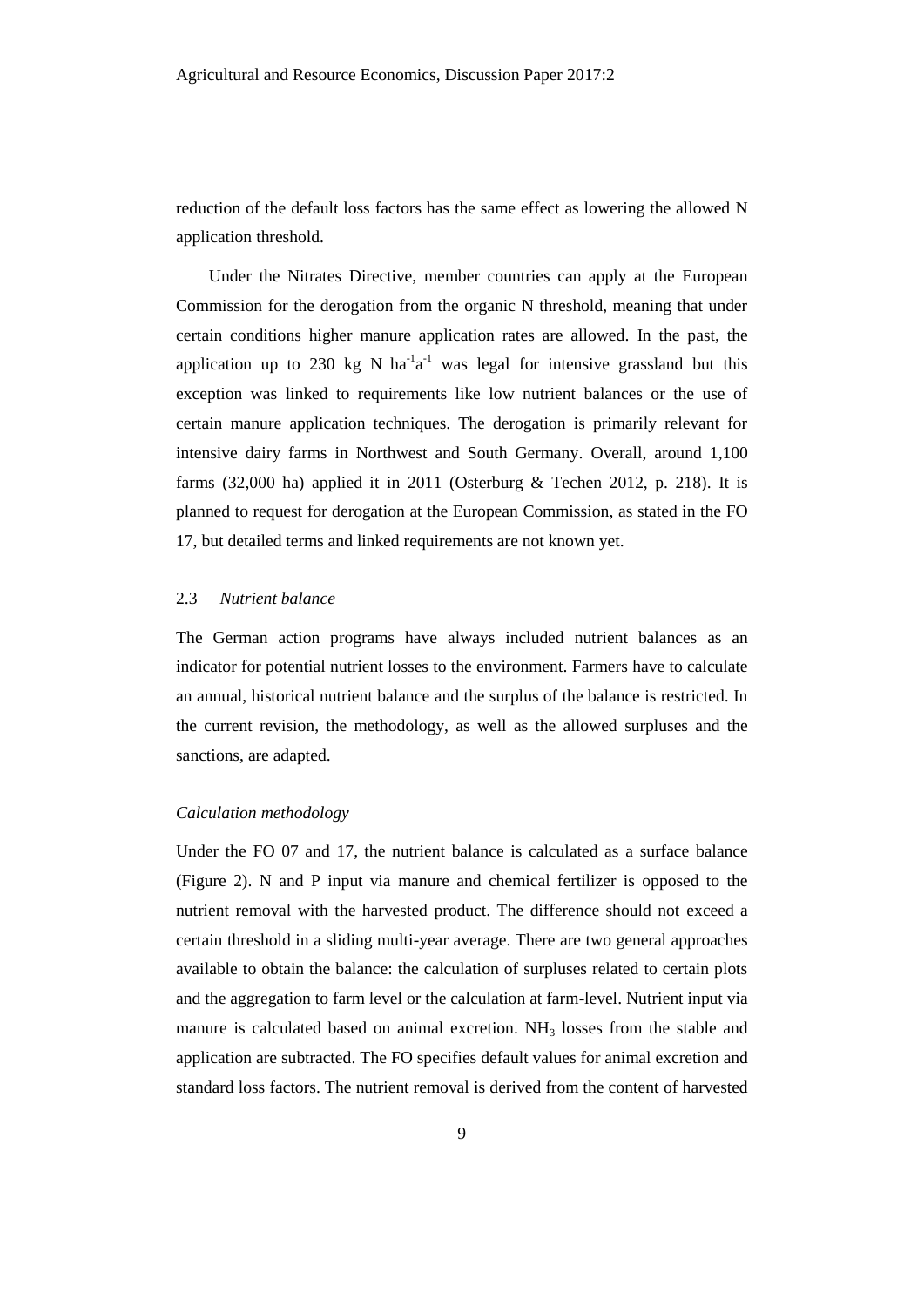products which is also defined by the FO. Under both FO, only when exceeding a certain farm size and intensity characteristics, farms are obliged to calculate the nutrient balance. In the FO 07, values for P removal with the harvested product have been missing and were specified by institutions on the federal level.

Figure 2.: Overview on the soil surface balance



*Source: own illustration based on VDLUFA (2007, p. 7) and Kolbe & Köhler (2008, p. 40)*

The main methodological changes under the FO 17 are for livestock farms growing large share of forage on the farm, hence, especially dairy and beef production. Under the FO 07, the validity of nutrient balances from these farm types is very limited as the nutrient removal with the harvested fodder is often overestimated (Osterburg & Techen 2012, pp. 185ff.). Under the FO 17, nutrient removal via forage production is not specified by the yield but estimated based on the feed need of the present animal stock. This leads to a cross validation of the nutrient removal from forage harvest and animal nutrient need.

# *Allowed surplus*

The restriction of the allowed surplus links the calculation of the nutrient balance to reduction efforts and the limitation of nutrient losses. The relevant surplus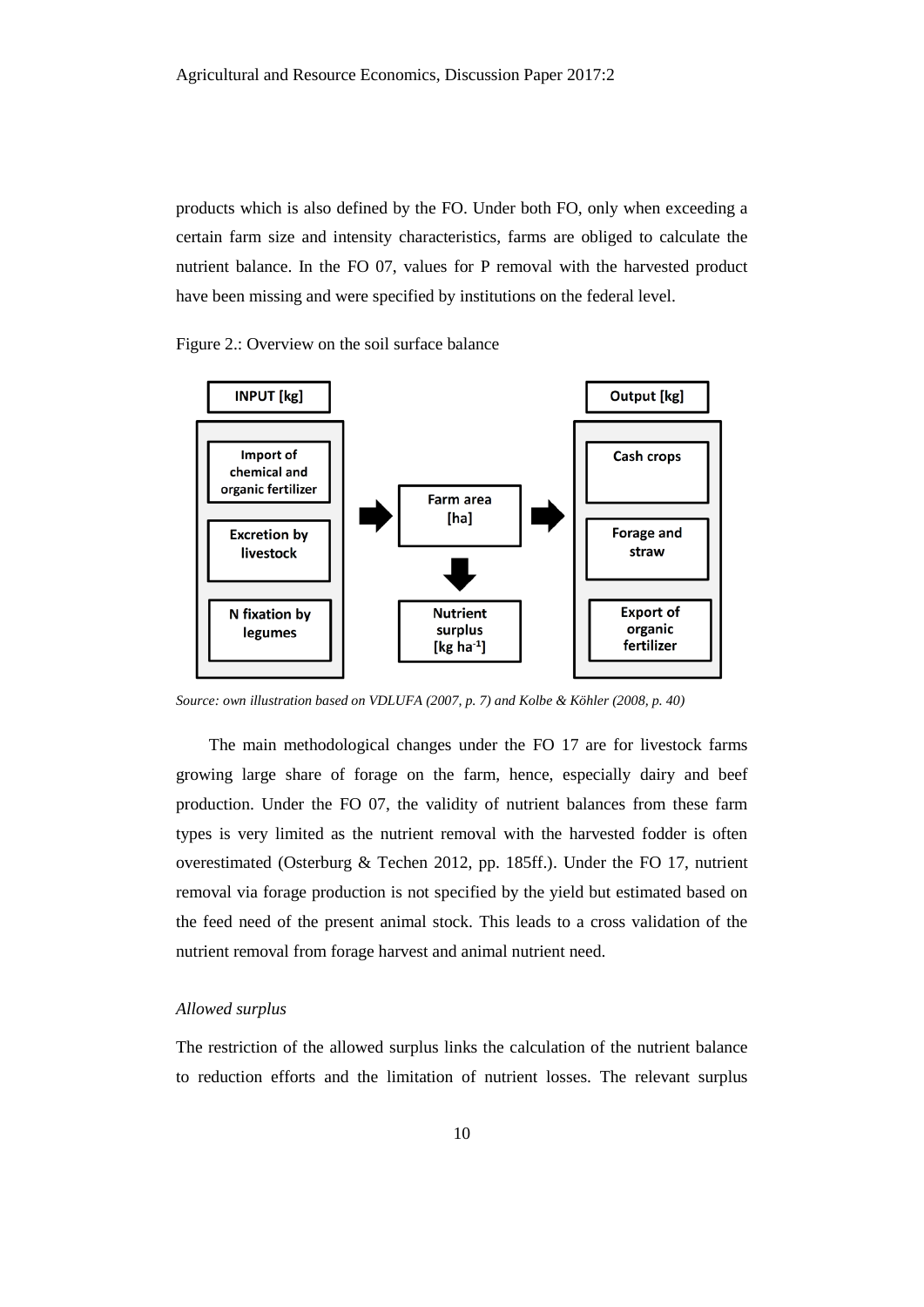relates to the total farm and not to single plots. Under the FO 17, the allowed N surplus, calculated as a three-year sliding average, is lowered from 60 to 50 kg N ha<sup>-1</sup>a<sup>-1</sup> from 2020 onwards. This means that surpluses from the year 2018 and the following are relevant. The allowed P surplus, calculated as a six-year sliding average, is lowered from 20 to 10 kg P ha<sup>-1</sup>a<sup>-1</sup> from 2023 onwards.

On P-enriched soils, no surplus is allowed. The P status of soils is determined by compulsory soil sampling. For clarification, the FO specifies thresholds of P soil content that are qualified as P-enriched. This surplus restriction is regulated in the fertilizer planning to ensure that the inputs are reduced on the actually affected plots (section 2.1). Institutions on the federal level can further limit P fertilizing in single cases if damage of water bodies due to P fertilizing is present.

Furthermore, the FO 17 includes sanctions for not complying with the prescribed nutrient surpluses which are missing under the FO 07. Exceeding the allowed surpluses is qualified as an administrative offense and leads to a compulsory consultation on the fertilizer practice.

#### *Farm-gate balance approach*

In the revision process, policy makers agreed on the stepwise introduction of a balance following the farm gate approach. A farm gate balance, in contrast to a surface balance, opposes nutrient input via purchased feed, animals and fertilizer to nutrient output via sold products. It is seen as a more transparent and valid methodology as more parameters can be approved by farm accounting data (SRU et al., pp. 14f.). The new balance is not part of the FO but will be defined in a separate directive which is planned to come into force in 2018. The revision of the fertilizer law created the legal basis to capture the parameters which are needed for the farm gate approach and includes the following specifications: From 2018 onwards, farms need to follow the farm gate balance if they have a higher stocking density than 2.5 livestock units (LU)  $ha^{-1}$  and more than 50 LU units in total or 30 ha agricultural land. Furthermore, farms which import manure from other farms are included. From 2023 onwards, all farms above a certain size are obliged to estimate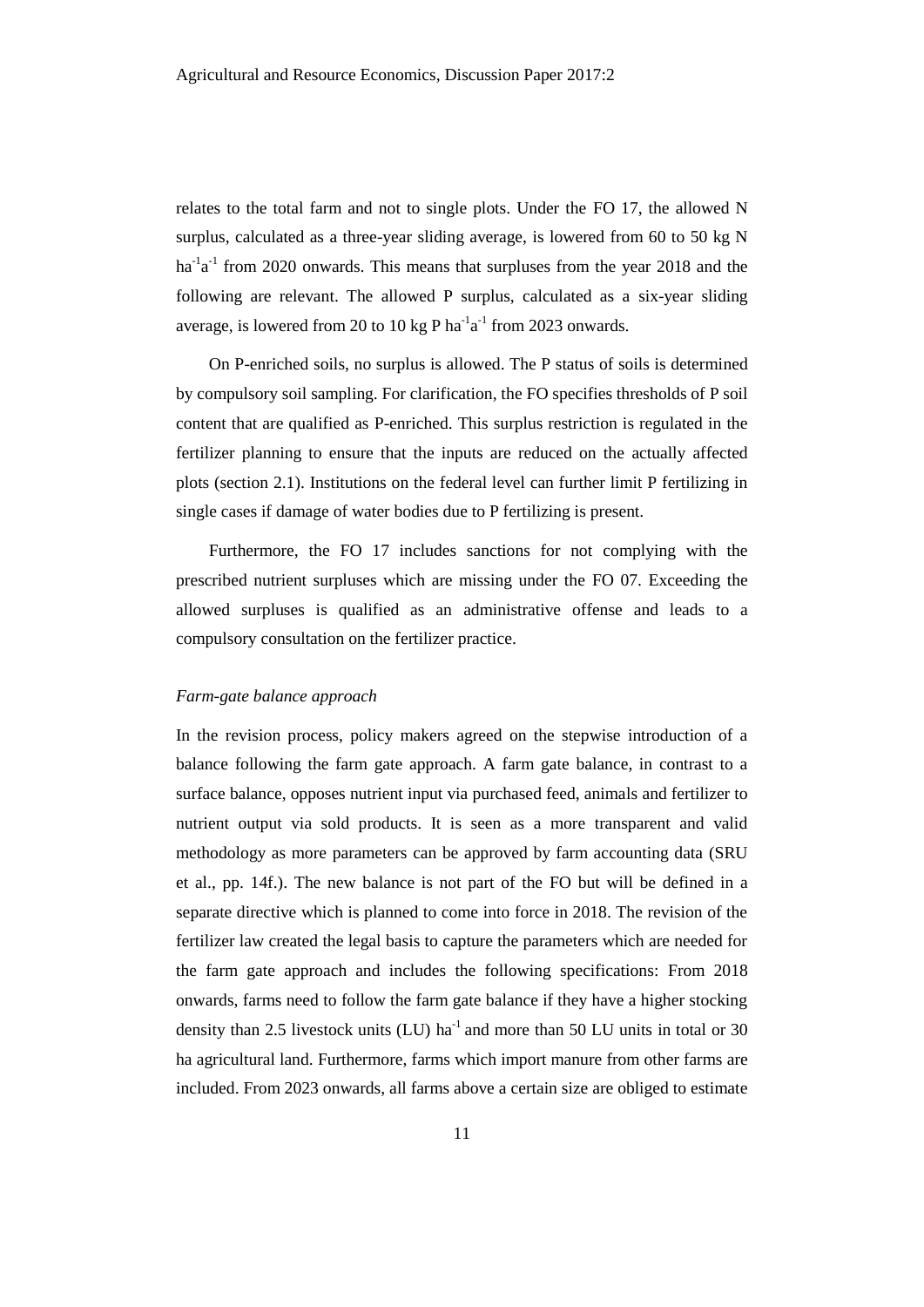nutrient surpluses according to the farm gate balance approach. As a draft of the directive is not yet officially available, details on the calculation scheme are not known. An expert group, appointed by the Federal Ministry on Food and Agriculture, makes recommendations in a recent report (Klages et al. 2017).

#### 2.4 *Blocking periods and manure storage capacities*

The application of N fertilizer, especially manure, in autumn and winter is particularly linked to the risk of  $NO<sub>3</sub>$  leaching (Di & Cameron 2002; Cameron et al. 2013). Therefore, the FO 07 and 17 restricts fertilizer application after the harvest of the main crop and forbids the N fertilizer application in a defined period. This measures only aims at fertilizers containing N but P is affected likewise as both nutrients are combined in manure. With regard to manure, this measure is linked to the maximum manure storage capacity that farms have to prove as livestock excretion during the blocking period must be stored.

|                                                            | <b>Fertiliser Ordinance 2007</b>                                                                                                           | <b>Fertiliser Ordinance 2017</b>                                                                                                                                                              |
|------------------------------------------------------------|--------------------------------------------------------------------------------------------------------------------------------------------|-----------------------------------------------------------------------------------------------------------------------------------------------------------------------------------------------|
| Blocking periods – fixed                                   | Grassland 15.11-31.1                                                                                                                       | Grassland 1.11-31.1                                                                                                                                                                           |
|                                                            | Arable land 1.11-31.11                                                                                                                     | Arable land 1.10-31.11                                                                                                                                                                        |
| Blocking periods $-$ after the harvest<br>of the main crop | Organic<br>nutrient<br>application<br>restricted to 40 kg Ammonia N or<br>80 kg total N for catch crops, winter<br>crops and straw rotting | Total nutrient application restricted<br>to 30 kg Ammonia N and 60 kg<br>total N for catch crops, winter<br>rapeseed, field forage and winter<br>barley following cereals in crop<br>rotation |

Table 4: Blocking periods under Fertiliser Ordinance 2007 and 2017

Under the FO 17, blocking periods for manure application are prolonged on arable and grassland and the application after the harvest of the main crop are more restricted (see table 4 for details). Moreover, they apply for N from organic and chemical sources. Under the FO 07, the use of mineral fertilizer after the harvest of the main crop and before the fixed blocking period was not restricted. Generally, the changes lead to a stronger limitation of manure application in autumn. Blocking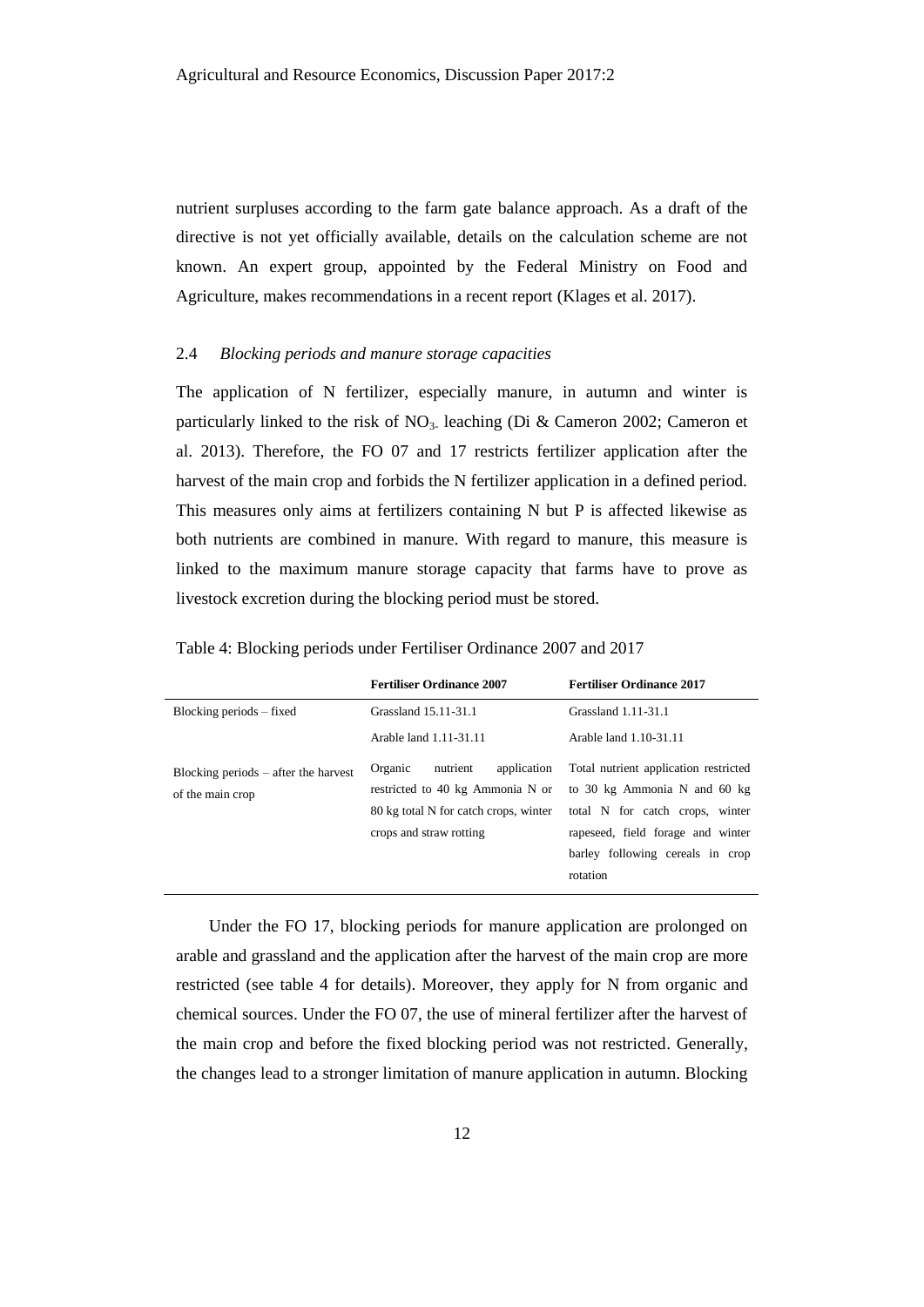periods can be shifted on a regional level for two weeks but the total time of the blocking period is not allowed to change. It has to be noted that there are already regulations present in some federal states which limit the manure application after the harvest of the main crop.

In the FO 07, the minimum storage capacity is not specified because it is defined in the Federal law on the requirements for manure storage facilities. Minimum storage capacity is generally six months. In the 2017 revision, the minimum storage capacity is included in the FO. Generally, the capacity must correspond to the period when a farm is not able to apply manure. The defined minimum storage capacity remains the manure production of six months and applies for animal manure and digestates from biogas production. For farms with more than  $3 \text{ LU}$  ha<sup>-1</sup> or without own farm land, 9 months need to be available from 2020 onwards. Farms have not to provide storage capacity directly but can prove it via contracts with third parties.

# 2.5 *Manure application techniques and manure incorporation*

The application of manure is a major source of  $NH<sub>3</sub>$  emissions (Rösemann et al. 2015, pp. 12f.), whereby the used application techniques and management highly impact on the amount of volatilization (Webb et al. 2010). Under the FO 17, broadcast spreaders are banned for the application in crops. Only techniques ensuring the application in stripes or directly in the soil, as for instance drag shoe or injection, are permitted. They become compulsory on arable land in 2020 and on grassland in 2025. On fallow land, broadcast spreading is still allowed. If liquid manure is applied on fallow land, farmers have to incorporate it within four hours. Under the FO 07, the time to incorporate manure was not clearly specified.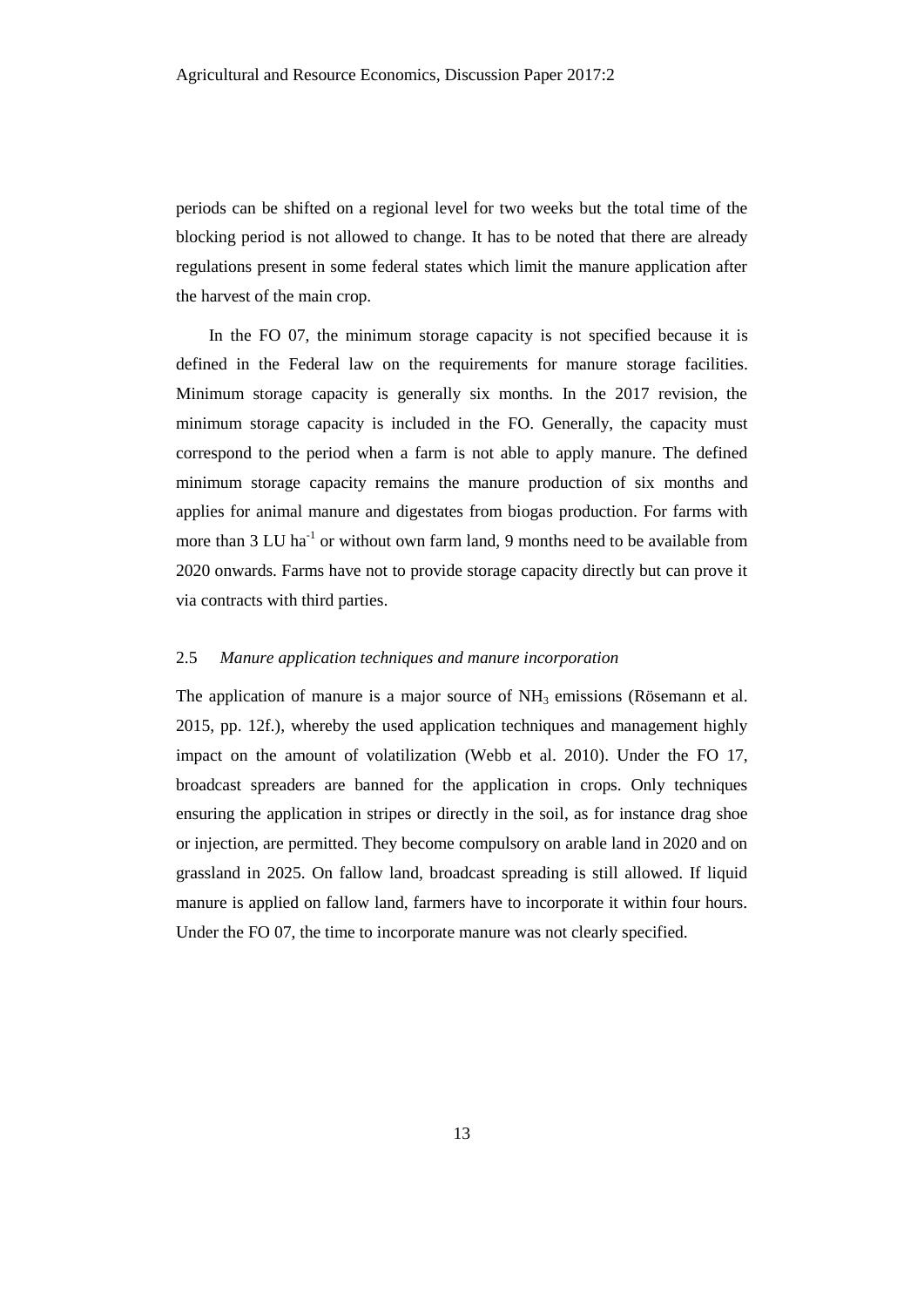#### 2.6 *Further measures*

#### *Solid manure and compost*

Under the FO 07, there are no blocking periods and required minimum storage capacity for solid manure and compost. A high share of N is organically bound in solid manure and compost (Gutser et al. 2005, pp. 441ff.) which implies a low risk of NO3- leaching during autumn and winter. Under the FO 17, solid manure and compost application are forbidden from December  $15<sup>th</sup>$  to January  $1<sup>st</sup>$  and a minimum storage capacity of solid manure of two months is required from 2020 onwards Furthermore, compost is included in the organic N application threshold but it has to be met in a three-year average which allows application up to 510 kg N ha $^{-1}$  in a single year.

# *Vegetable and fruit production*

Vegetable production is often characterized by low N efficiency as, amongst others, certain crops require high amounts of available N before harvest or are characterized by high residual N after harvest (Cameron et al. 2013, pp. 155f.). Under the FO 07, the additional nutrient surpluses were allowed for certain crops like broccoli or leek. This resulted in a legal surplus of up to 220 kg N  $\text{ha}^{-1}\text{a}^{-1}$ . Under the FO 16, additional N surpluses for vegetable production are generally limited to 60 kg  $ha^{-1}a^{-1}$ . In addition, the compulsory fertilizer planning is also specified for vegetables. Blocking periods for vegetables and certain berries differs from general requirements by lasting only from December  $1<sup>st</sup>$  to January  $1<sup>st</sup>$ .

# *Fertilizer application: soil status, minimum distance, and prevention of runoff*

The FO includes specifications on the allowance of fertilizer application depending on the soil status (e.g. frozen soil), the minimum distance to surface water and the prevention of fertilizer run off. Under the FO 17, the fertilizer application depending on soil status is specified and the minimum distance to surface water for fertilizer application is slightly increased (Table 2). Furthermore, the prevention of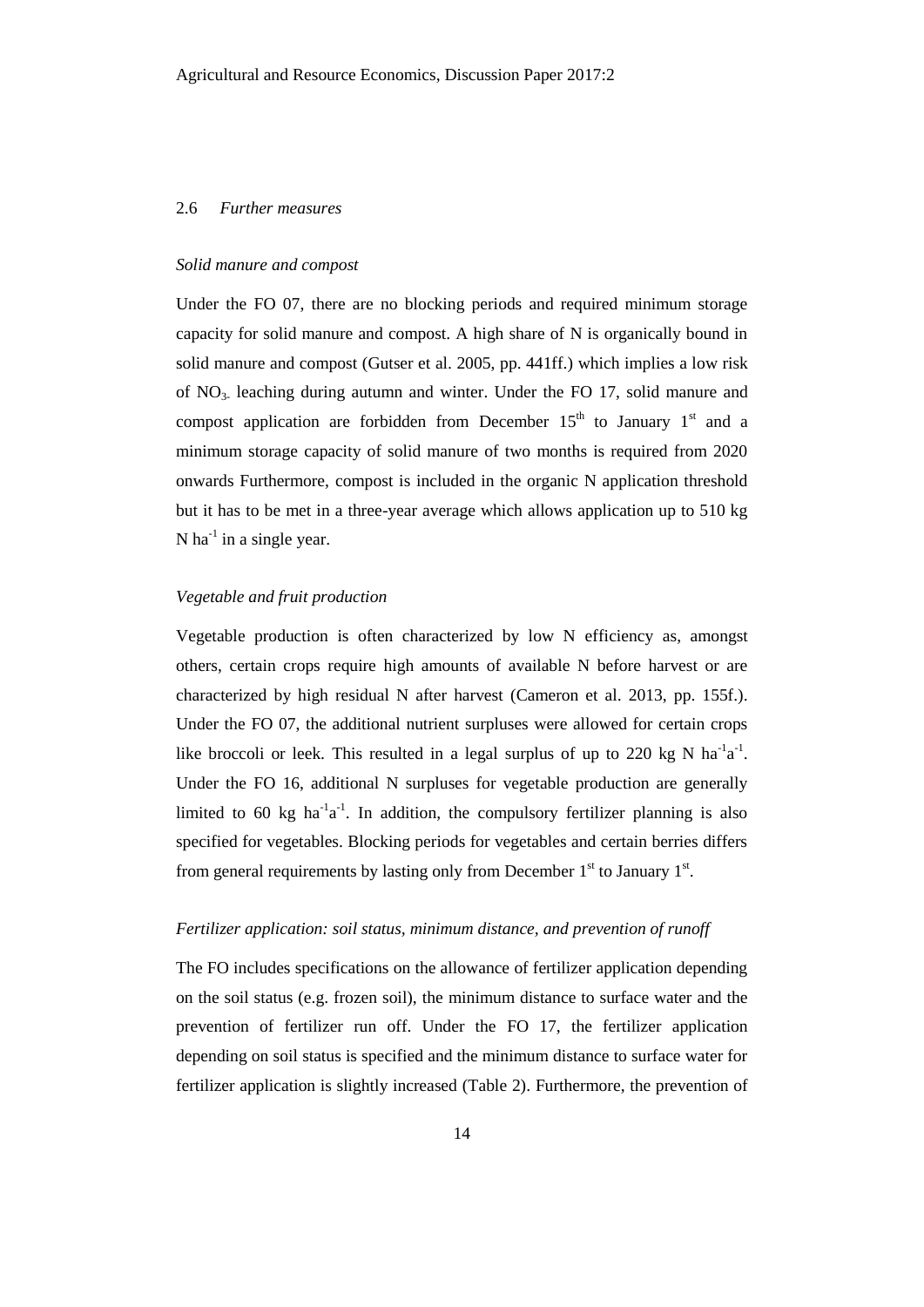fertilizer runoff is generalized under the FO 17 and non-compliance is sanctioned as an administrative offense.

#### *Data reporting and integration*

Under the FO 17, federal states can prescribe that farmers submit their nutrient balance to the institutions being in charge of the FO enforcement. Based on a combination of national and federal law, manure flows between farms are already accounted in some federal states. Combining the information on exported and imported nutrients, nutrient balances and farm-specific data used for the direct payment calculation allows detecting possible violations easier than before. Moreover, federal states can decree that the nutrient need and application under the fertilizer planning is aggregated to single values for the whole farm which facilitates the enforcement.

# 2.7 *Regional differentiation of measures*

Under the Nitrates Directive, member states can choose to implement the national action programs either in identified so-called vulnerable zones or on the whole territory. In Germany, measures of the FO 07 and 17 are compulsory nationwide. However, the FO 17 includes a new element which allows and prescribes federal states to adopt measures in defined areas.

First, the FO 17 includes a bunch of additional measures for tackling emissions in pollution hotspots (Table 5). Relevant regions are defined depending on the  $NO<sub>3</sub>$ concentration and trend in groundwater bodies and the eutrophication of surface water, especially related to the P concentration. Concentration thresholds are related to the environmental targets of the Nitrates Directive and the Water Framework Directive. In these pollution hotspots, federal states have to apply at least three additional measures. They can choose which measures to apply and are allowed to prescribe more than three measures. It has to be noted that the measures are not compulsory for farms which prove to have an N surplus below 35 kg  $ha^{-1}a^{-1}$ (section 2.3).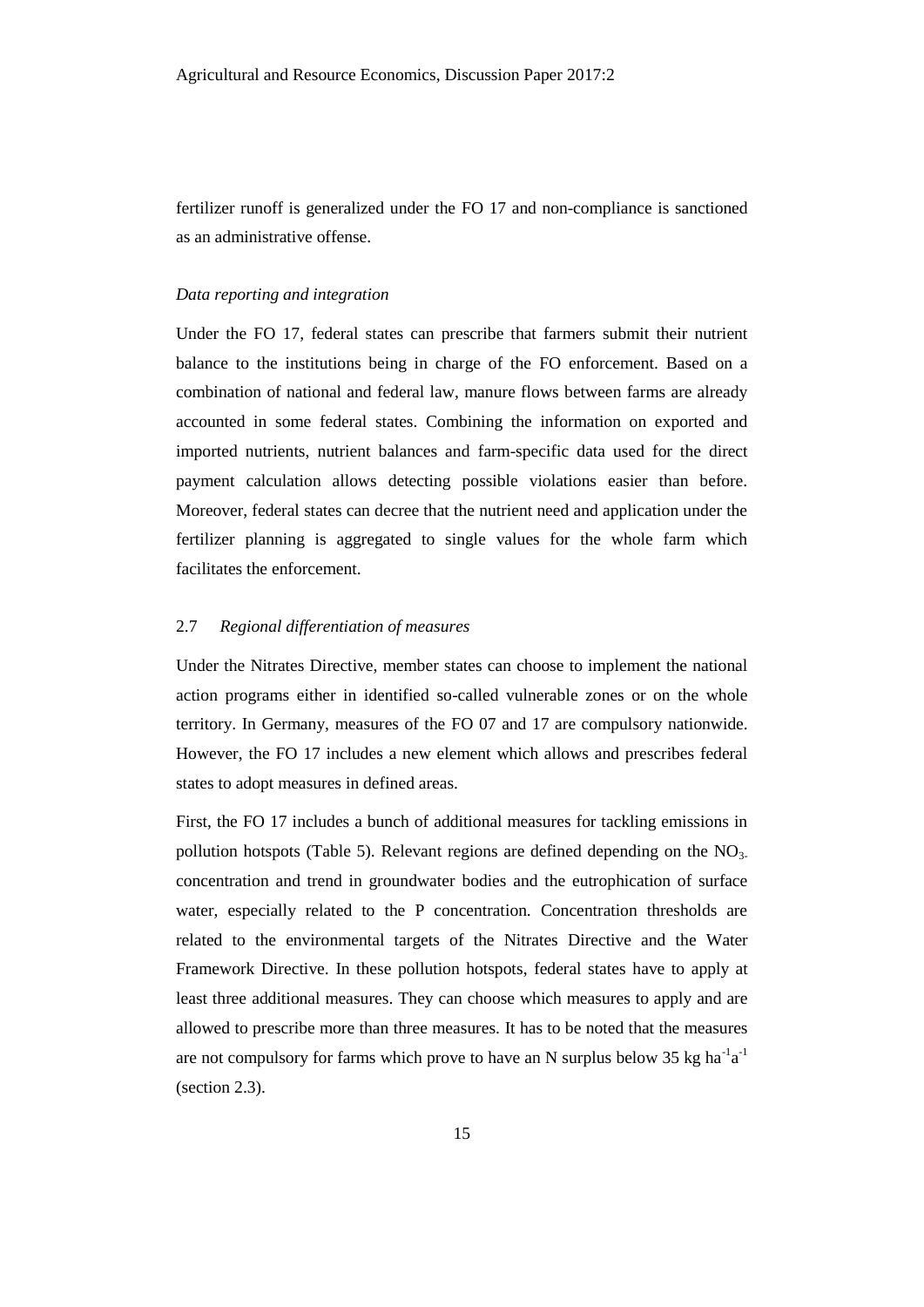Table 5: Comparison of general measures and additional measures for pollution hotspots

| <b>Measure</b>                                                                   | <b>General</b>                                                                                                                                                   | Optional in pollution hot spots                                                                                                                     |
|----------------------------------------------------------------------------------|------------------------------------------------------------------------------------------------------------------------------------------------------------------|-----------------------------------------------------------------------------------------------------------------------------------------------------|
| Correction of fertilizer need in fertilizer<br>planning                          | Not limited                                                                                                                                                      | Restricted to 10% of the originally<br>estimated fertilizer need                                                                                    |
| Testing of nutrient content of manure and<br>biogas digestate before application | Optional                                                                                                                                                         | Compulsory                                                                                                                                          |
| Further<br>restriction<br>of<br>fertilizer<br>P<br>application                   | Only in singular cases possible                                                                                                                                  | In the defined area possible                                                                                                                        |
| Testing of N delivery from soil                                                  | Optional                                                                                                                                                         | Compulsory                                                                                                                                          |
| Minimum distance to surface water for<br>fertilizer application                  | 4 meter<br>meter (if working widths equals<br>$\mathbf{1}$<br>spreading widths or if boundary spreading<br>devices are used)<br>5 meter (steeply sloping ground) | 5 meter<br>1 meter (if working widths equals<br>spreading widths or if boundary spreading<br>devices are used)<br>10 meter (steeply sloping ground) |
| Incorporation of manure on fallow land                                           | As fast as possible, at least in four hours                                                                                                                      | As fast as possible, at least in one hour                                                                                                           |
| Blocking periods for P fertilizer                                                | Not included                                                                                                                                                     | 15.11 to 31.1, prolongation of up to $4$<br>weeks possible                                                                                          |
| Blocking periods for N fertilizer on<br>grassland                                | 1.11 to 31.1                                                                                                                                                     | 15.10 to 31.11                                                                                                                                      |
| Blocking period for solid manure                                                 | 15.12 to 15.1                                                                                                                                                    | 15.11 to 31.1, prolongation of up to 4<br>weeks possible                                                                                            |
| Blocking periods for N application to<br>certain fruits and vegetables           | 1.12 to 31.1                                                                                                                                                     | 1.11 to 31.1                                                                                                                                        |
| Obligation to calculate nutrient balance <sup>1</sup>                            | Farms characterized by $>15$ ha, $>750$ kg<br>organic N or import of manure or biogas<br>digestate                                                               | Farms characterized by $>10$ ha, $>500$ kg<br>organic N or import of manure or biogas<br>digestate                                                  |
| N surplus limitation                                                             | $50~\mathrm{kg}$ N $\mathrm{ha}^\text{-1}\mathrm{a}^\text{-1}$                                                                                                   | $40~\mathrm{kg}$ N $\mathrm{ha}^\text{-1}\mathrm{a}^\text{-1}$                                                                                      |
| Minimum storage capacity for liquid<br>manure                                    | 6 months                                                                                                                                                         | 7 months                                                                                                                                            |
| Minimum storage capacity for solid<br>manure                                     | 2 months                                                                                                                                                         | 4 months                                                                                                                                            |

*P – phosphate, N – nitrogen; <sup>1</sup> There are further exceptions for specialized farms which are not described here.*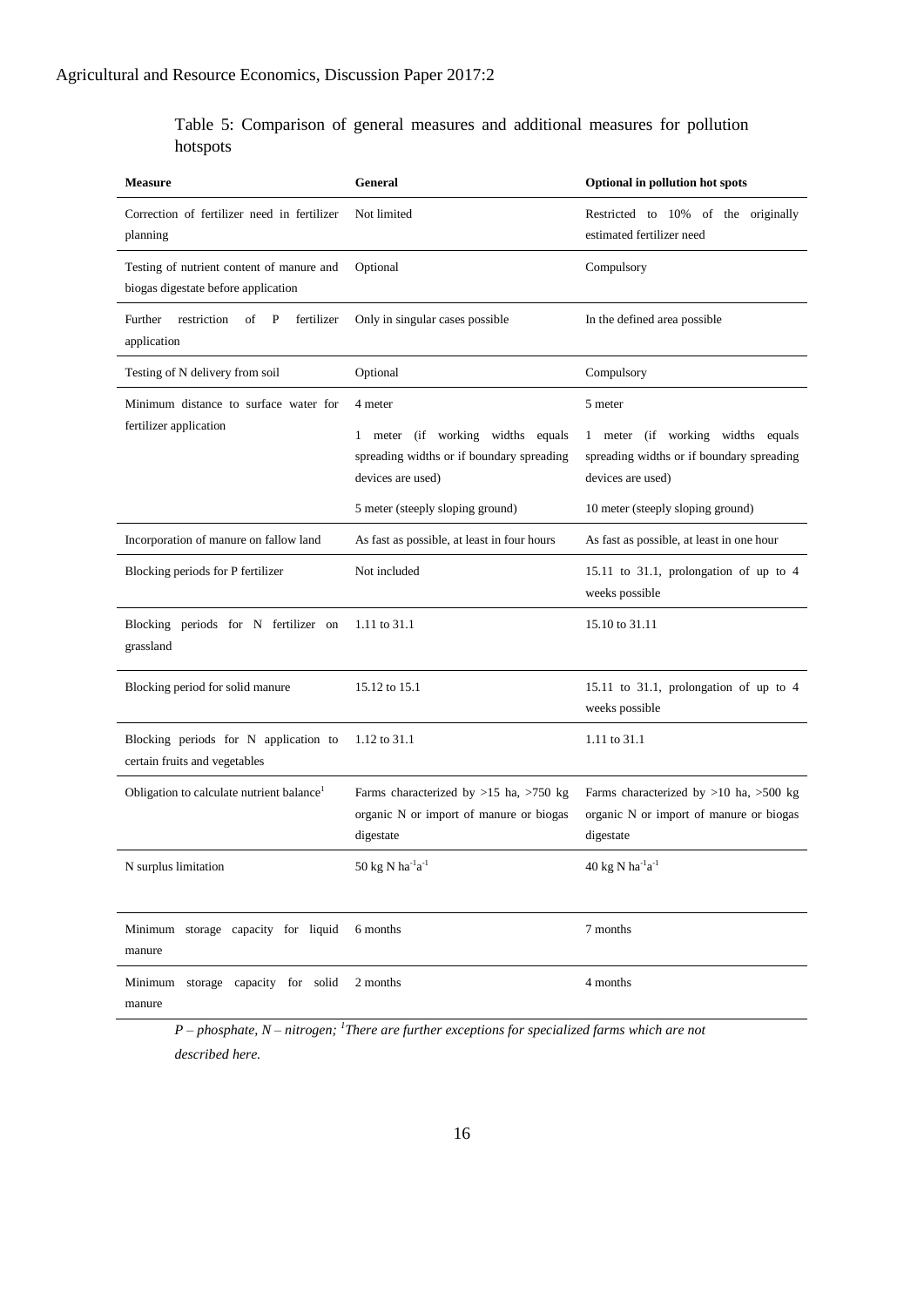Second, the federal states are allowed to lower requirements outside of pollution hotspots. This includes lowering the minimum storage capacity for grassland based farms with high stocking density from nine to six months and excluding more farms from the obligation to calculate nutrient balances. The latter can be expanded to farms which have less than 30 ha, less animal manure production than 110 kg N ha<sup>-1</sup>a<sup>-1</sup> and do not import manure or biogas digestate.

#### **3 Studies on the impact of the revision**

There is little research on the impact of the revised FO in Germany. This is partly caused by the fact that the FO 17 was just recently amended and detailed design of measures was unclear until the end of the revision process. Hence, existing research often focuses on isolated measures and does not completely reflect the changes under the FO 17.

An expert group evaluated the FO 07 on behalf of the Federal Ministry on Food and Agriculture and suggested possible improvements (Osterburg & Techen 2012). Numerous recommendations of the group are reflected in the revised FO. The report represents the most recent and comprehensive analysis of the FO 07 and its shortcomings. Moreover, it gives insides into possible impacts of revised measures. For the evaluation, the group mainly uses farm level control data reported from few federal states and data from the farm structure survey.

The latter allows calculating regional nutrient excretion and balances on community level by combining farm structure data with standard factors for animal excretion and plant removal. Osterburg & Techen (2012, pp. 212ff.) analyze the organic N threshold and the N and P surplus simultaneously as one threshold becomes binding first and leads to meeting the other thresholds likewise. The authors show that the P surplus restriction and the organic N application threshold become binding before the N surplus on the regional level. Thereby, the P surplus is most binding in North-West Germany whereas in the forage growing dominated regions (South Germany, Lower Saxony and North Rhine Westphalia) the organic N application threshold limits the application. The P surplus prevention on highly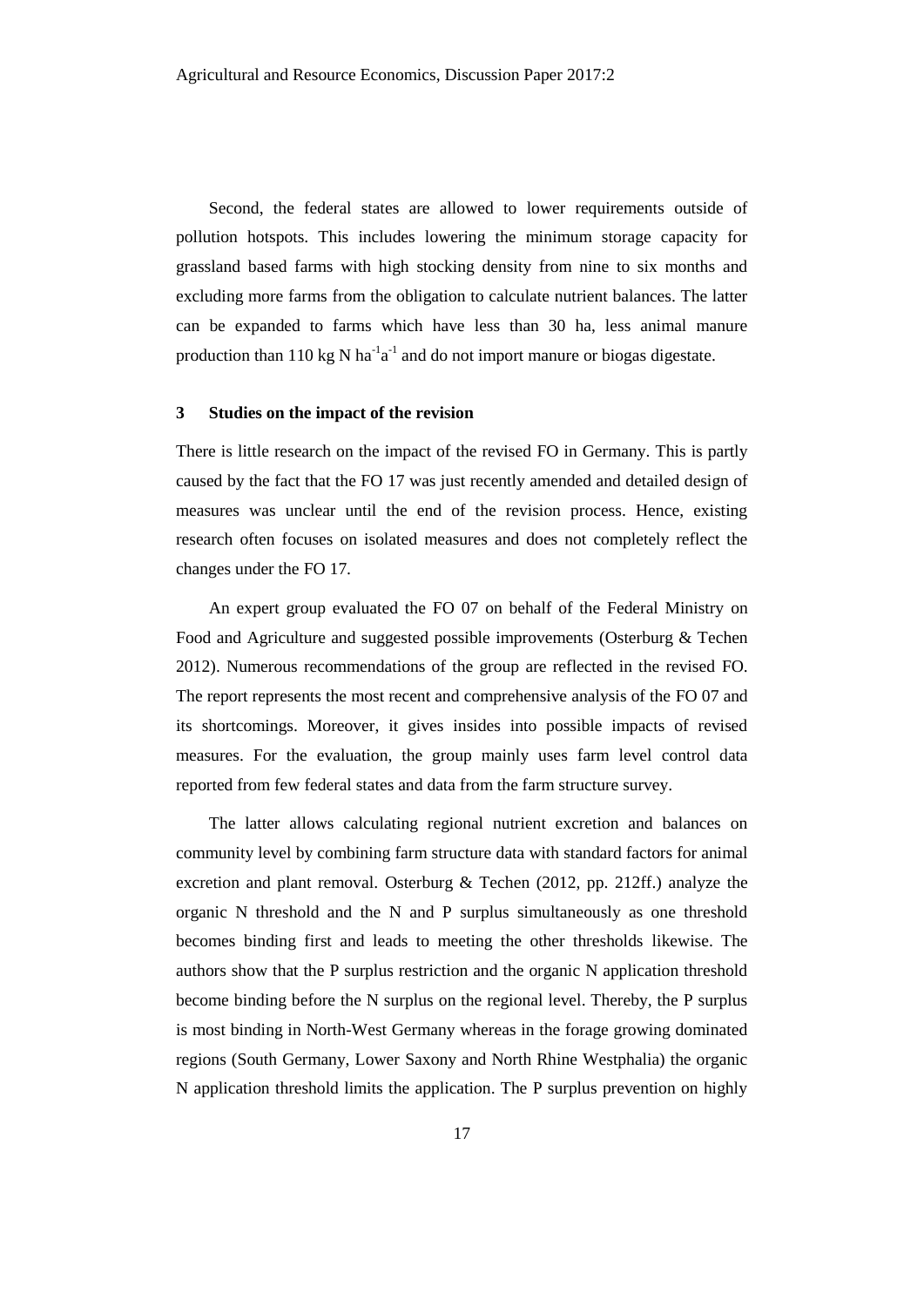enriched soils increases the share of the total German manure production, which needs to be exported out of communities, from 1.5% to almost 4% (Osterburg & Techen 2012, p. 211). The results indicate the huge impact of the measures regarding P surpluses in the FO 17. Furthermore, they hint at which thresholds are most binding on farm level as the same relation of nutrient removal and input are present. However, the need to reduce surpluses will be higher on farm level than the analysis on community level suggests.

The evaluation of an unrepresentative sample of farm nutrient balances, coming from control organizations in six federal states, gives insides into reasons for nutrient balance surpluses at farm level and the impact of methodological changes under the FO 17 (Osterburg & Techen 2012, pp. 185ff.). Around 20% of the farms subject to research exceeded the N and P surplus restriction under the FO 07. Surpluses are found in farms with low and high amounts of organic nutrient input per ha. Hence, they are not only caused by high stocking densities and are also present on arable farms. Osterburg & Techen (2012, pp. 195f.) highlight, amongst others, the importance of management and the existing potential to increase N use efficiency. They found that grouped farms with similar structure, meaning mainly the same nutrient removal with the harvest and organic N input, have a standard deviation of mineral N fertilizer input of 40 kg N ha<sup>-1</sup>a<sup>-1</sup>. The implementation of the compulsory fertilizer planning in the FO 17 aims at closing the existing efficiency gaps.

Generally, nutrient surpluses are highest in livestock fattening farms and lowest in forage growing farms (Osterburg & Techen 2012, pp. 187ff.). The latter is mainly caused by the overestimation of the nutrient removal with on farm grown forage. Under the FO 17, nutrient removal via forage production is estimated based on the feed need of the present animal stock. This will lead to an increase of the N surplus of farms which have overestimated their forage yield before. In the examined data, 25% instead of 10% forage growing farms in the sample exceed the threshold of 60 kg N ha<sup>-1</sup>a<sup>-1</sup> when following the new balance approach. However, the data does not allow any conclusions with regard to the enforcement of the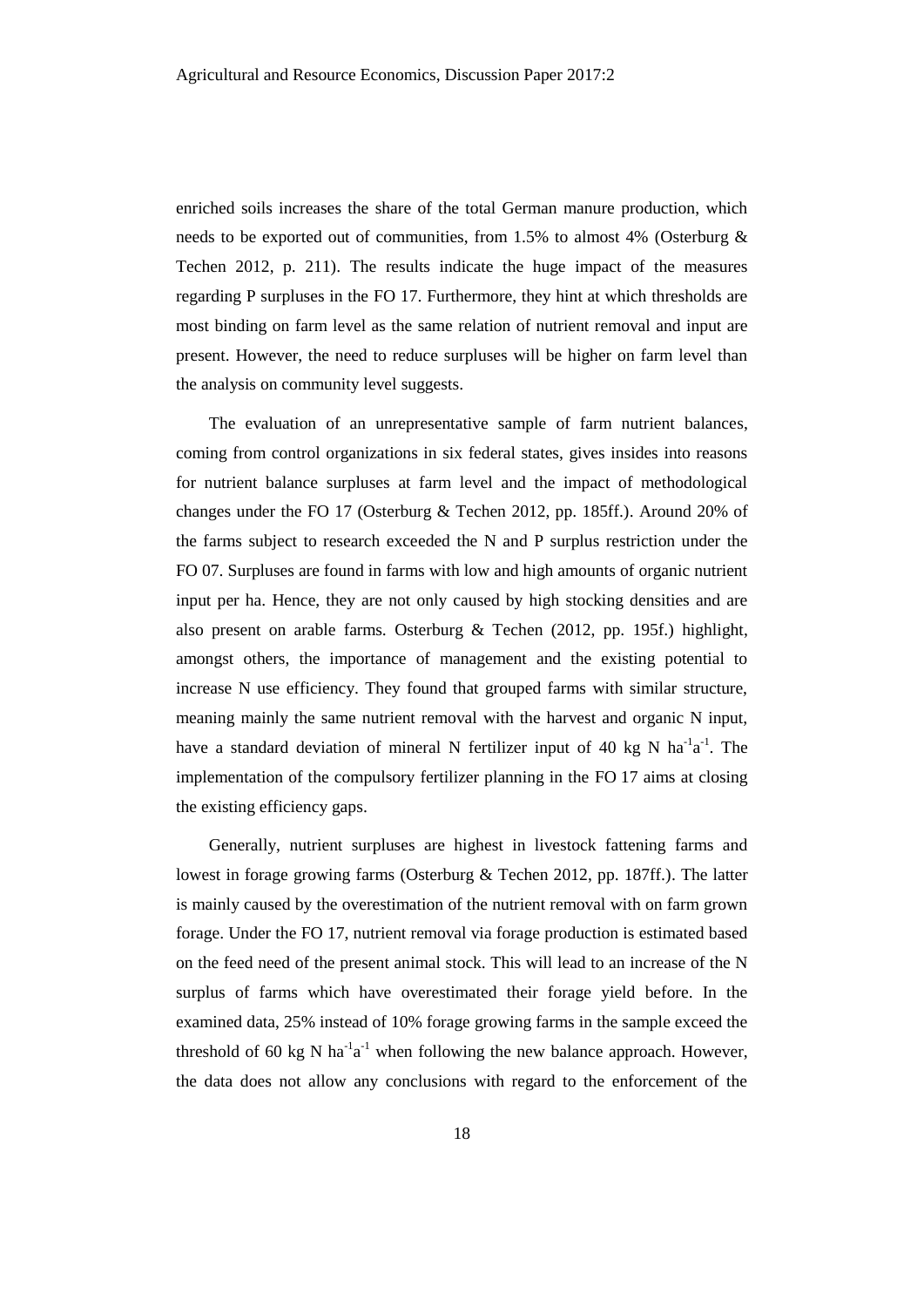surplus as it mainly comes from past years when higher surpluses were still allowed. Furthermore, it represents only annual values but thresholds have to be met in a sliding multi-year average. Osterburg & Techen (2012, p. 187) conclude that farms which exceed the threshold for the N balance can adapt by reducing external N fertilizer inputs. Farms exceeding the P surplus usually have little options to reduce mineral P fertilizing. Possible adaption strategies are P-reduced feeding and the increase of P removal by straw export.

The prolongation of blocking periods under the FO 17 shifts manure application to spring. Osterburg & Techen (2012, pp. 169ff.) estimate that in 2010 around 30% of the total excreted manure was applied between April and October, mainly after the harvest of the main crop. They conclude that around 20% to 25% of the manure is affected by stricter blocking periods on arable land under the FO 17. Assuming an increase of N efficiency due to higher N use in spring, these measures lead to a decrease of N surplus from 3 to 4 kg N  $ha^{-1}a^{-1}$  on a regional scale. The prolongation of the blocking period is strongly connected to the minimum storage capacity. Farms, which exceed 3 LU ha<sup>-1</sup>, need to increase their storage capacity from livestock excretion from 6 to 9 months. In 2007, around 45% of the LU in Germany are kept in farms which had already capacities for more than 6 months. The authors conclude that by now a large share of farms holds already higher storage capacities than required by law in the past (Osterburg & Techen 2012, p. 174). As more recent data was not available and the presence of storage capacity could not be linked to the LU density, it is not possible to estimate the share of current compliance precisely.

The introduction of low  $NH<sub>3</sub>$  emissions application is characterized by the fading out of broadcast spreading. Osterburg & Techen (2012, pp. 177f.) use data from 2010 to show that around 50% of the total manure is applied to grassland or covered land by broadcast spreader. On grassland, around 90% of the manure was applied with broadcast spreader. Hence, the restrictions under the FO 17 will especially affect grassland based livestock production. With regard to the incorporation of manure on fallow land, data show that in 2010 around 25% of all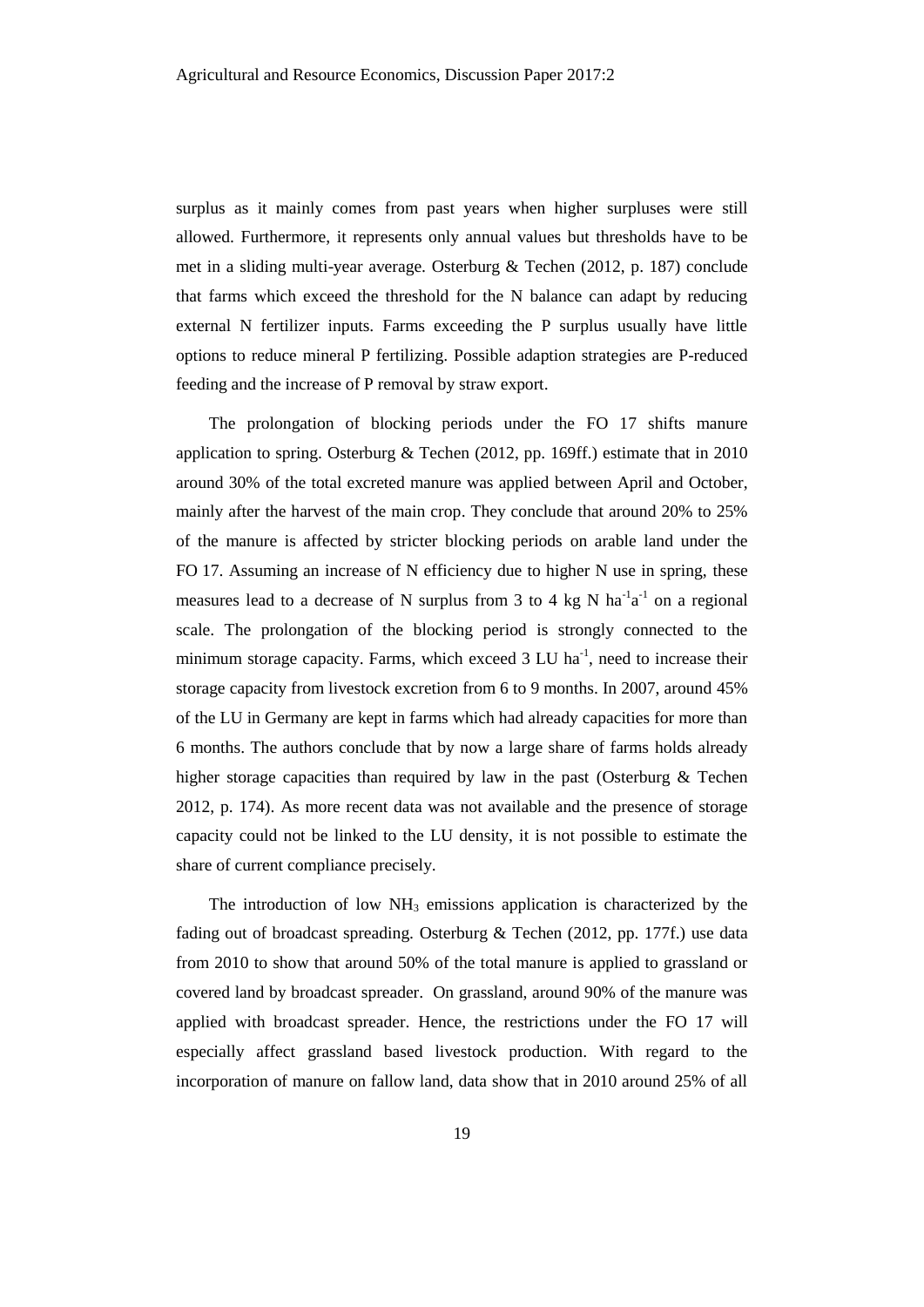farms incorporate manure faster than one hour and around 40% between one and four hours (Osterburg & Techen 2012, p. 180).

In several federal states, reports on regional nutrient balances and manure transport are published frequently (e.g. LWK NRW 2014; LWK Nds. 2017). In comparison to the regional nutrient balances calculated by Osterburg & Techen (2012), they take already existing manure flows within and between communities into account. The reports focus on characterizing the status quo under the FO 07. The recent report from Lower Saxony, however, also includes projections on future regional nutrient excess after the implementation of the FO 17 (LWK Nds. 2016, pp. 23ff.). Results show that seven instead of four counties (NUTS 3) exceed the allowed P surplus when it is lowered from 20 to 10 kg P ha<sup>-1</sup> a<sup>-1</sup>. This increases the area need for manure application outside of surplus counties to 120,000 ha. The inclusion of all organic N fertilizer in the organic N application limit leads to the exceeding of the threshold in seven instead of one county. The calculation does not fully reflect the upcoming changes as the reduction of P surplus on highly enriched soils, possible reduction of allowed surpluses in polluted areas and methodological changes of the nutrient balance calculation are missing. However, the results indicate the large impact of the changes in the FO 07 regarding P surpluses and illustrate the upcoming need for farmers to adapt.

There is no literature on the detailed reduction of different emissions realized by the revised FO. To fulfill the directive EU 2001/42/EG on the assessment of the effects of certain plans and programs on the environment, the impact was evaluated qualitatively in the context of a strategic environmental assessment, using mainly results from Osterburg & Techen (2012). The German Government's Climate Action Programme 2020 budgets a contribution of agriculture to the overall reduction efforts. Thereby, the biggest part,  $3.3$  Mio t  $CO<sub>2</sub>$  equivalents, should be realized by the revision of the FO (BMUB 2014, pp. 59ff.). With regard to  $NH<sub>3</sub>$ emissions, older estimations assume a reduction of around  $45 \text{ Gg} \text{ NH}_3$  due to the implementation low emission manure application techniques. As total  $NH<sub>3</sub>$ emissions are estimated at 540  $\text{Gg}$  a<sup>-1</sup> in 2015, this represents a relevant reduction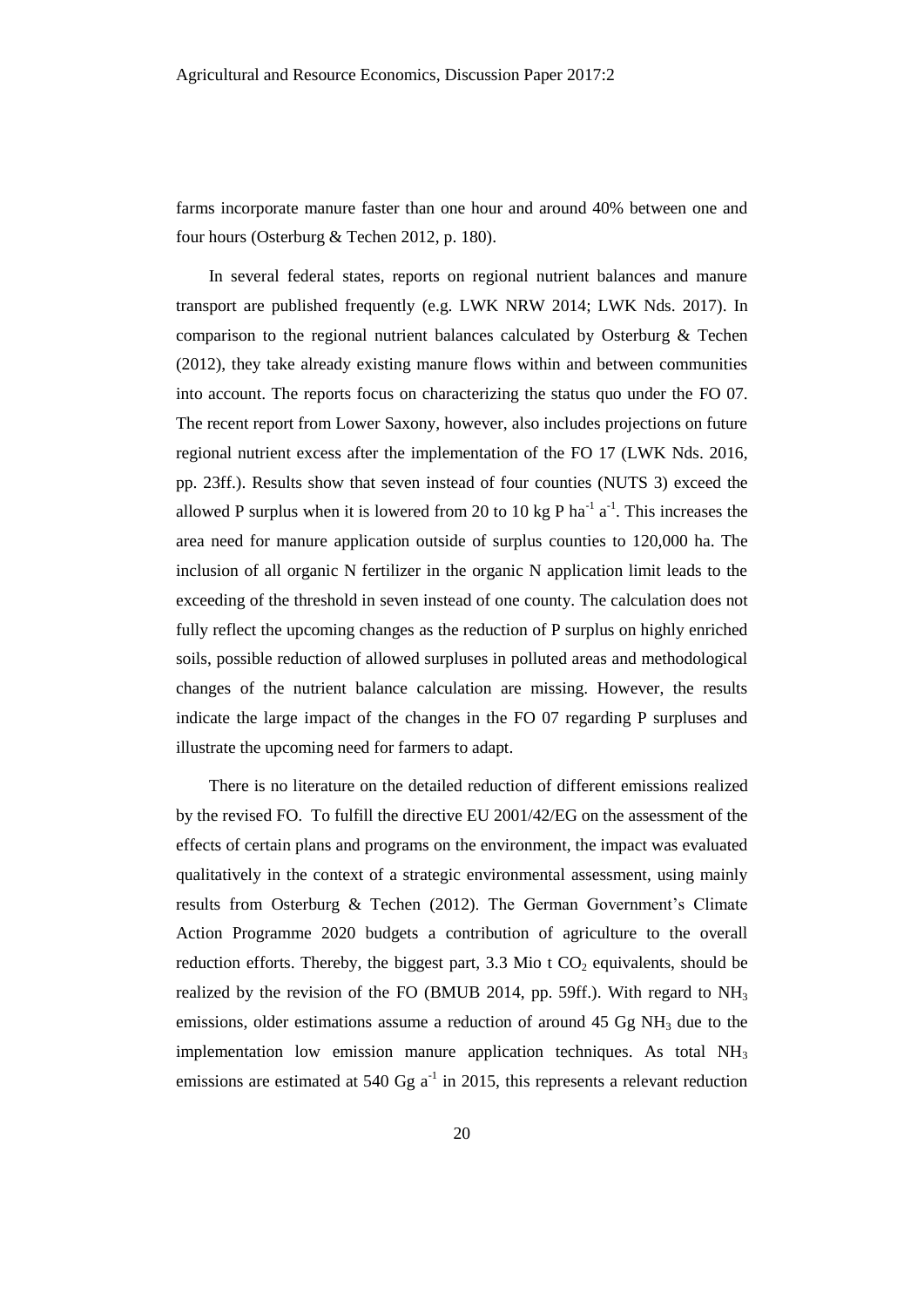(UBA 2014, pp. 94ff.). A report published by the German Working Group of the Federal States on Water Issues assumes a reduction of the N input to groundwater and surface water bodies of 30% in pollution hotspots and 10% area-wide (LAWA 2014, pp. 24f.). However, due to methodological limitations and incomplete reflection of the FO 17, these figures are highly insecure.

#### **4 Conclusion**

In Germany, the FO is the core legislation to limit nutrient emission from agriculture to the environment. It implements the EU Nitrates Directive and contributes to achieving environmental targets laid down in several other regulations. The discussion paper at hand summarizes the most important changes under the current revision of the FO and the existing research. The FO 17 comprises stricter regulations than the FO 07, causing most probably efforts of farms to comply and a considerable reduction of the pressure on the environment. Generally, there is little research on the revision available.

Existing literature hints at an increasing need to lower nutrient surpluses at the farm and regional level, especially with regard to P. This will, among other, lead to an increased manure transport and, most likely, to a boost of manure processing techniques. The transport of manure includes the risk of increasing emissions in the manure importing regions. This regional pollution swapping has been rarely discussed in the revision process and research on its prevention is needed, especially with regard to regional differentiation of measures. However, manure transport is just one adoption strategy of farmers to comply with stricter surplus restrictions. In comparison to static calculations, as applied in the existing research, economic optimization approaches can help to include farmers' behavior when facing stricter regulations and identify possible cost-efficient compliance strategy.

Generally, more research on the environmental impact of the revised FO is needed. A precise reduction of the abated emissions is of special importance to quantify the contribution to existing environmental targets and to identify further needs for reduction. This is, for instance, crucial with regard to the Water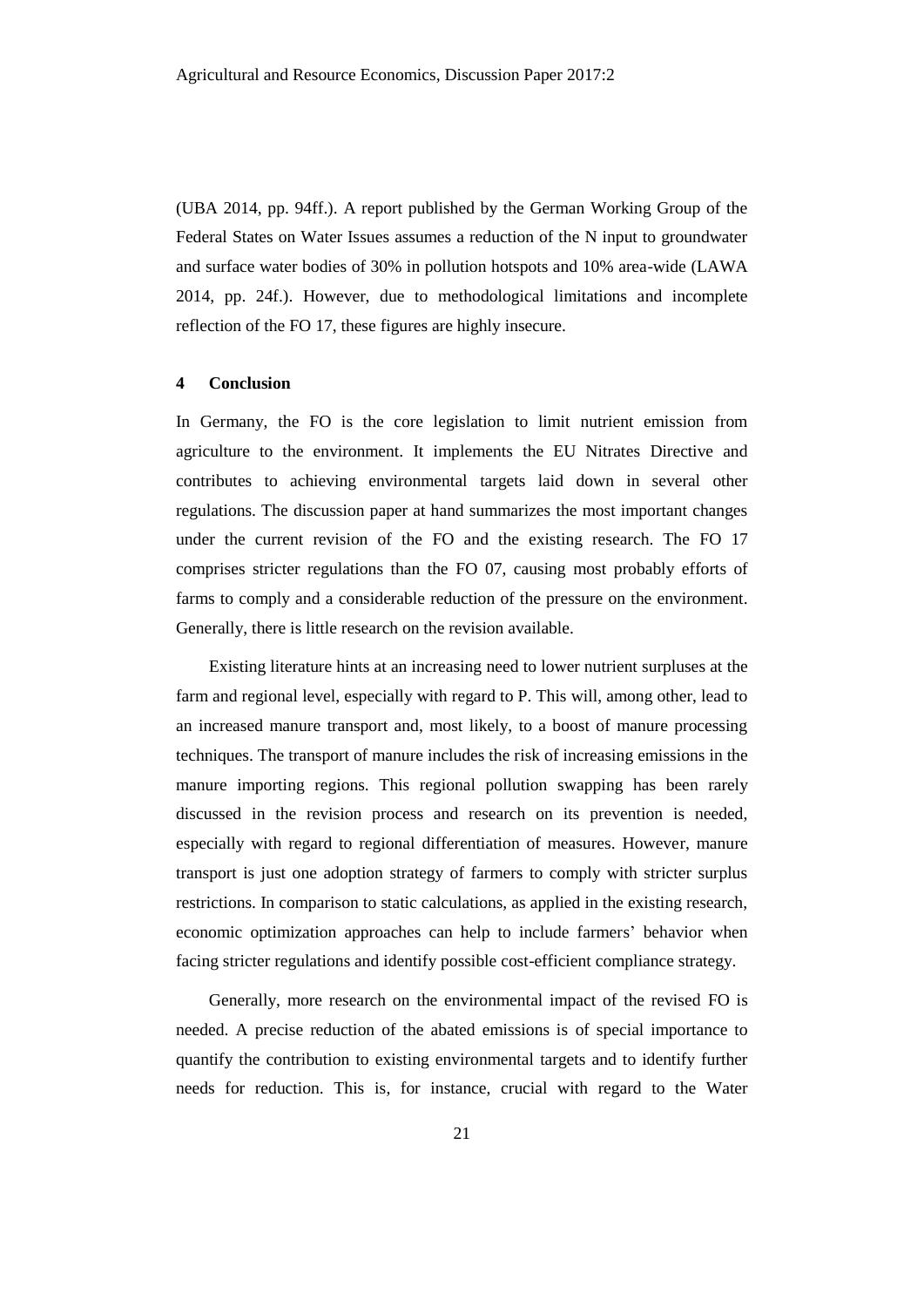Framework Directive which objectives are missed widely in Germany (SRU 2015). The FO serves as a basic measure to reach the targets of the directive. Further reduction is realized mainly by voluntary agri-environmental measures which should be designed complementary to the FO.

The impact of the revision is highly depending on the enforcement of the regulations. Existing research usually assumes that the measures are fully applied. However, empirical results hint a lack of enforcement in the past. The revised FO comprises several elements which allow a better enforcement of regulations, as for instance higher penalties or better data access for enforcing institutions. The detailed implementation and enforcement of the FO are depending on the federal states and remain to be seen in the future. The same holds true for existing vagueness of the directive which institutions on the federal level have to specify. Besides uncertainty with regard to the enforcement and detailed implementation, the design and impact of the farm gate balance methodology, as well as the derogation, are still uncertain.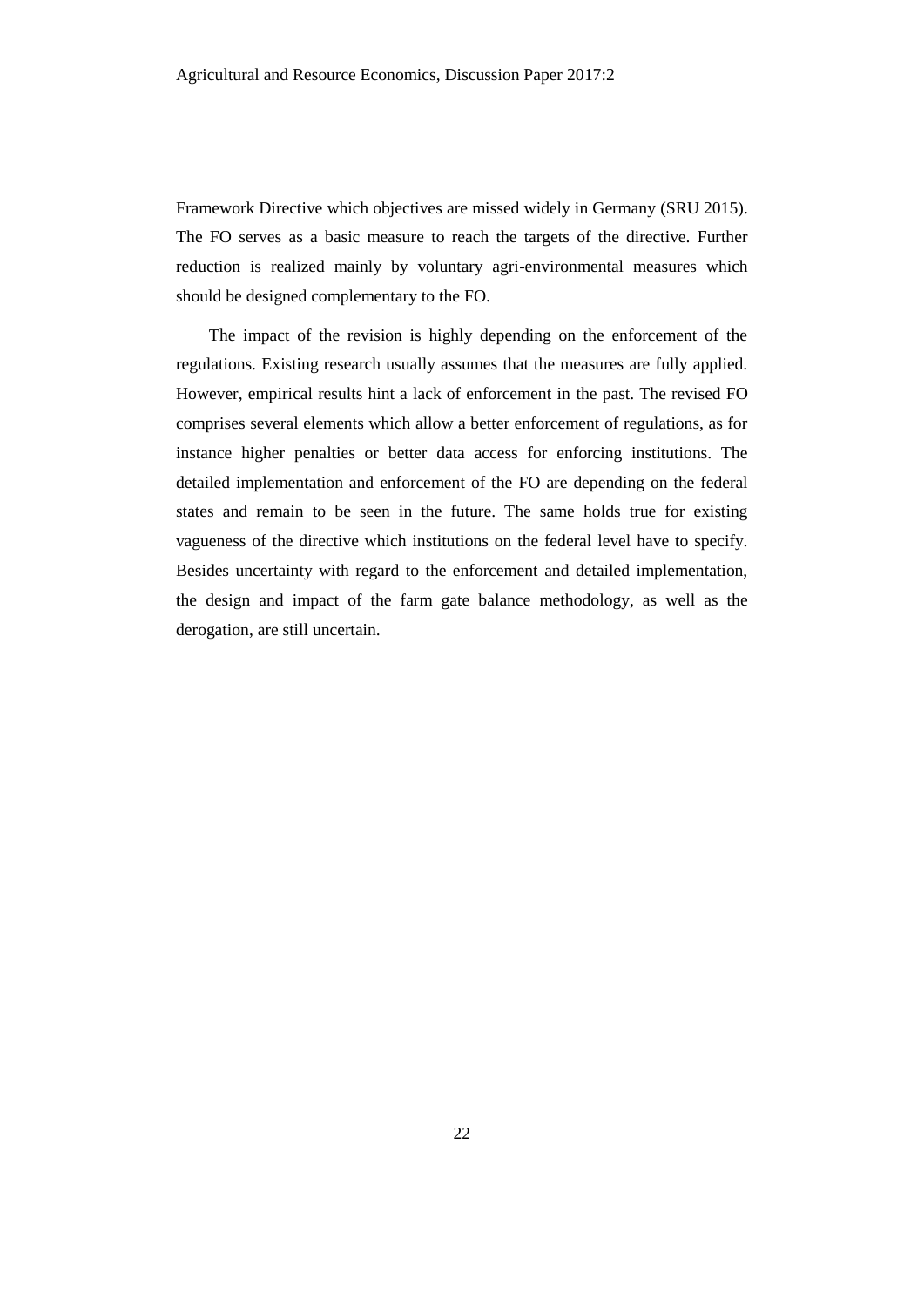#### **References**

- BMUB (2014): The German Government's Climate Action Programme 2020 Cabinet decision of 3 December 2014. Federal Ministry for the Environment, Nature Conservation, Building and Nuclear Safety (BMUB), http:// www.bmub.bund.de/fileadmin/Daten\_BMU/Pools/Broschueren/ aktionsprogramm\_klimaschutz\_2020\_broschuere\_en\_bf.pdf (accessed July 10, 2017).
- Cameron, K. C., Di, H. J. and Moir, J. L. (2013): Nitrogen losses from the soil/plant system. A review. *Annals of Applied Biology* 162: 145-173.
- DBFZ (2013): Stromerzeugung aus Biomasse. Deutsches Biomasseforschungszentrum (DBFZ), Leipzig, https://www.dbfz.de/fileadmin/ eeg\_monitoring/berichte/05\_Monitoring\_ZB\_Juni\_2013.pdf (accessed August 4, 2017).
- Di, H. J. and Cameron, K. C. (2002): Nitrate leaching in temperate agroecosystems: sources, factors and mitigating strategies. *Nutrient Cycling in Agroecosystems* 64: 237-256.
- EC (2014): Nitratbelastung im Grundwasser: Kommission fordert Deutschland zum Handeln auf. European Comission (EC), https://ec.europa.eu/germany/ news/nitratbelastung-im-grundwasser-kommission-fordert-deutschland-zumhandeln-auf de (accessed August 3, 2017).
- FNR (2015): Entwicklung Biogasanlagen. Fachagentur Nachwachsende Rohstoffe (FNR), https://mediathek.fnr.de/entwicklung-biogasanlagen.html (accessed August 3, 2017).
- Gutser, R., Ebertseder, T., Schraml, M., Tucher, S. von and Schmidhalter, U. (2010): Stickstoffeffiziente und umweltschonende organische Düngung. In KTBL (Ed.): Emissionen landwirschaftlich genutzter Böden, KTBL-Schrift 483: 31-50.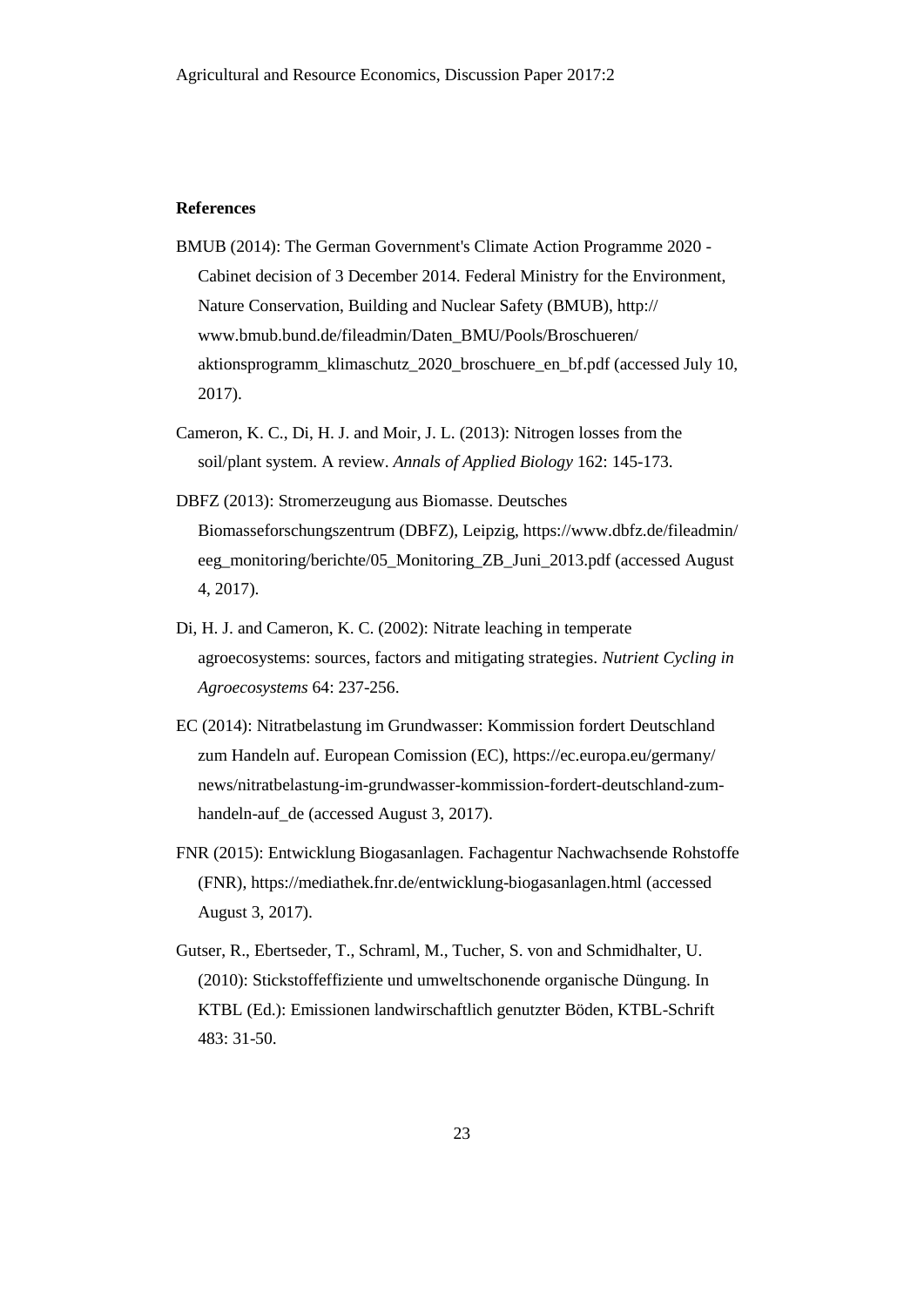- Gutser, R., Ebertseder, T., Weber, A., Schraml, M. and Schmidhalter, U. (2005): Short-term and residual availability of nitrogen after long-term application of organic fertilizers on arable land. *Journal of Plant Nutrition and Soil Science*  168: 439-446.
- Klages, S., Osterburg, B. and Hansen, H. (2017): Betriebliche Stoffstrombilanzen für Stickstoff und Phosphor - Berechnung und Bewertung. Thünen Institut (TI), Braunschweig.
- Kolbe, H. and Köhler, B. (2008): BEFU Teil Ökologischer Landbau. *Schriftenreihe des Landesamtes für Umwelt, Landwirtschaft und Geologie*  36/2008.
- Kronvang, B., Andersen, H. E., Børgesen, C., Dalgaard, T., Larsen, S. E., Bøgestrand, J. and Blicher-Mathiasen, G. (2008): Effects of policy measures implemented in Denmark on nitrogen pollution of the aquatic environment. *Environmental science & policy* 11: 144-152.
- LAWA (2014): Prognose der Auswirkungen einer nach Gewässerschutzaspekten novellierten Düngeverordnung auf die Qualität der Oberflächengewässer in Deutschland. German Working Group of the Federal States on Water Issues (LAWA), https://www.nlwkn.niedersachsen.de/download/92687 (accessed August 4, 2017).
- LWK Nds. (2016): Nährstoffbericht in Bezug auf Wirtschaftsdünger für Niedersachsen 2014/2015. Chamber of Agriculture Lower Saxony (LWK Nds.), Oldenburg, https://www.lwk-niedersachsen.de/download.cfm/file/24766.html (accessed February 15, 2017).
- LWK Nds. (2017): Nährstoffbericht in Bezug auf Wirtschaftsdünger für Niedersachsen 2015/2016. Chamber of Agriculture Lower Saxony (LWK Nds.), Oldenburg, https://www.lwk-niedersachsen.de/download.cfm/file/27443.html (accessed February 23, 2017).
- Oenema, O. and Velthof, G.L. (2007): Analysis of international and European policy instruments: pollution swapping. Alterra Wageningen UR, Wageningen,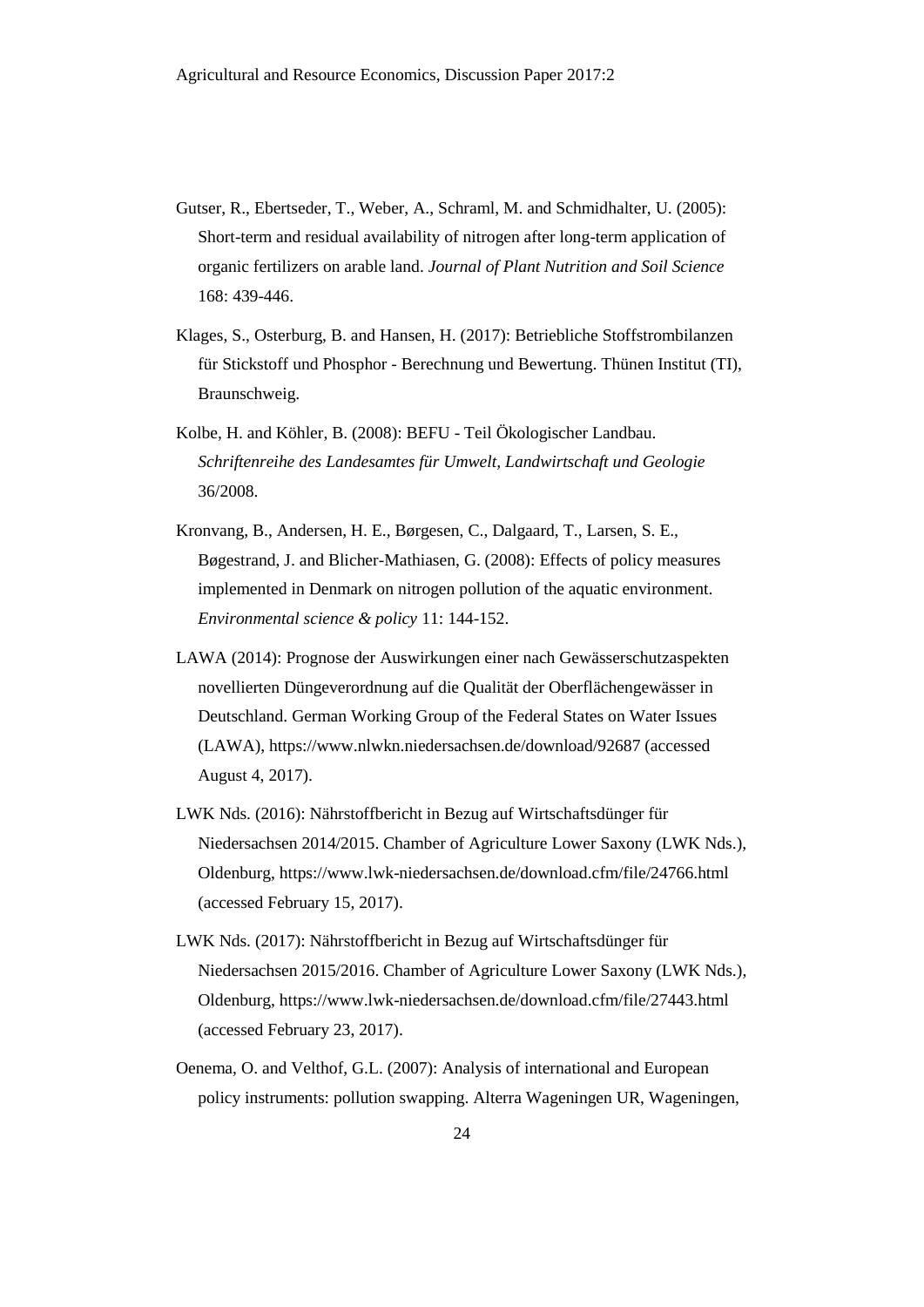http://ec.europa.eu/environment/archives/cafe/activities/pdf/alterra\_final\_ report\_task2.pdf (accessed August 3, 2017).

- Osterburg, B. and Techen, A. (2012): Evaluierung der Düngeverordnung Ergebnisse und Optionen zur Weiterentwicklung. National working group for the evaluation of the Fertilizer Ordinance, Braunschweig, literatur.vti.bund.de/digbib\_extern/dn051542.pdf (accessed August 4, 2017).
- Rösemann, C., Haenel, H.-D., Dämmgen, U., Freibauer, A., Wulf, S., Eurich-Menden, B., Döhler, H., Schreiner, C., Bauer, B. and Osterburg, B. (2015): Calculations of gaseous and particulate emissions from German agriculture 1990 – 2013. Johann Heinrich von Thünen-Institut. *Thünen Report* 27.
- Schröder, J.J. and Neeteson, J.J. (2008): Nutrient management regulations in The Netherlands. *Geoderma* 144: 418-425.
- SRU (2015): Stickstoff-Lösungsstrategien für ein dringendes Umweltproblem. Sachverständigenrat für Umweltfragen (SRU), Berlin.
- SRU, WBA and WBD: Amendment of the Fertiliser Application Ordinance (DüV): Limiting Nutrient Surpluses Effectively. German Advisory Council on the Environment (SRU); Advisory Board for Agricultural Policy (WBA); Advisory Board for Fertiliser Issues, http://www.umweltrat.de/SharedDocs/Downloads/ EN/04\_Statements/2012\_2016/2013\_09\_Statement\_Limiting\_Nutrient\_ Surpluses Effectively.pdf (accessed August 4, 2017).
- Sutton, M. A.; Bleeker, A.; Howard, C. M.; Bekunda, M.; Grizzetti, B.; Vries, Wim de; Grinsven, Hans; Abrol, Y. P.; Adhya, T. K.; Billen, G.; Davidson, E.A; Datta, A.; Diaz, R.; Erisman, J. W.; Liu, X. J.; Oenema, O.; Palm, C.; Raghuram, N.; Reis, S.; Scholz, R. W.; Sims, T.; Westhoek, H.; Zhang, F. S. (2013): Our nutrient world. The challenge to produce more food and energy with less pollution, Edinburgh.
- UBA (2014): Luftqualität 2020/2030: Weiterentwicklung von Prognosen für Luftschadstoffe unter Berücksichtigung von Klimastrategien. Federal Environment Agency (UBA), https://www.umweltbundesamt.de/sites/default/